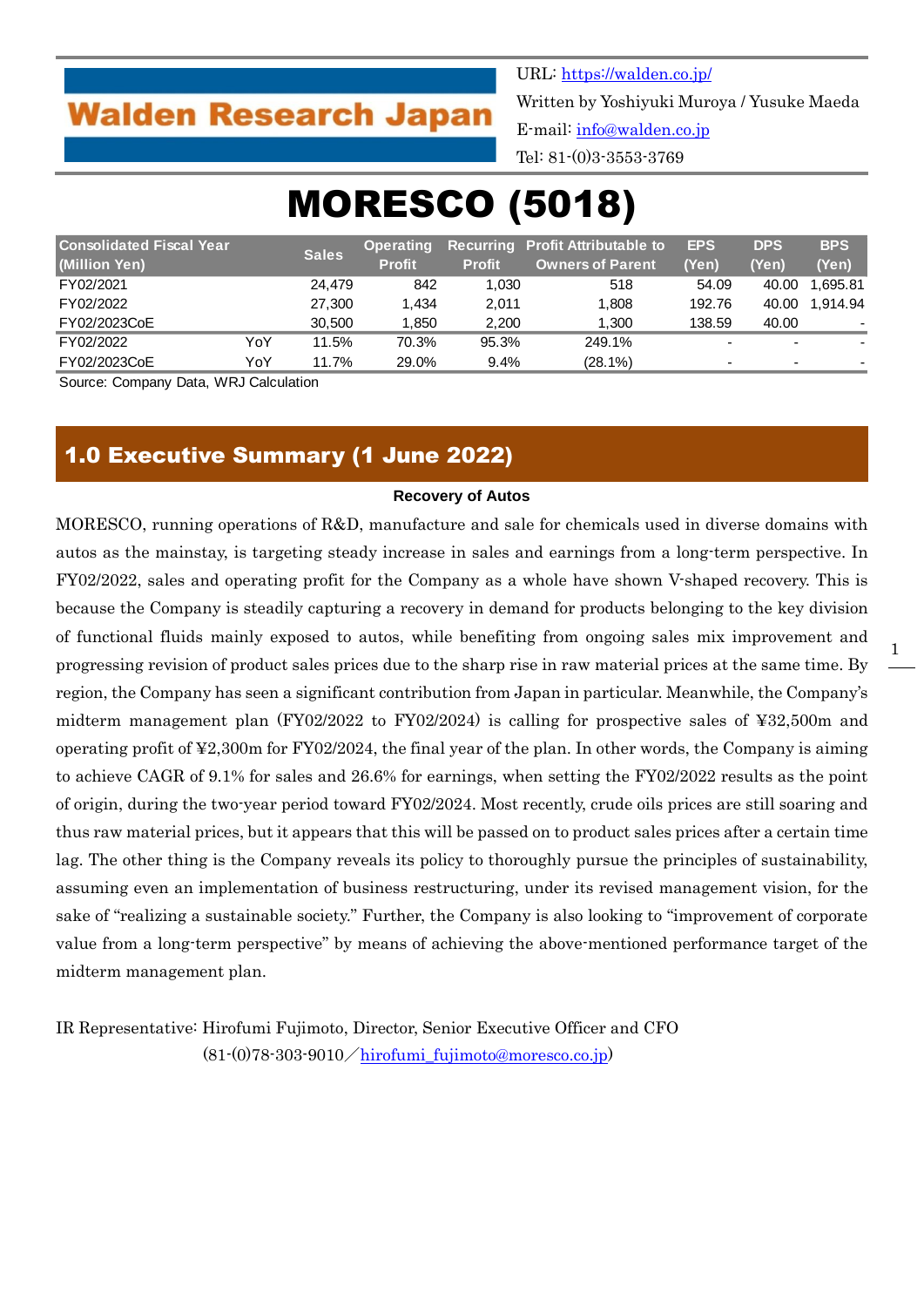## 2.0 Company Profile

|                      | <b>Interface Science Specialist</b>                                                  |  |  |  |  |  |  |
|----------------------|--------------------------------------------------------------------------------------|--|--|--|--|--|--|
| <b>Company Name</b>  | <b>MORESCO</b> Corporation                                                           |  |  |  |  |  |  |
|                      | <b>Company Website</b><br>moresco                                                    |  |  |  |  |  |  |
|                      | IR Information                                                                       |  |  |  |  |  |  |
|                      | <b>Share Price (Japanese)</b>                                                        |  |  |  |  |  |  |
| Established          | 27 October 1958                                                                      |  |  |  |  |  |  |
| Listing              | 4 April 2022: Tokyo Stock Exchange Prime Market (ticker: 5018)                       |  |  |  |  |  |  |
|                      | 14 February 2011: Tokyo Stock Exchange 1st section                                   |  |  |  |  |  |  |
|                      | 29 July 2008: Tokyo Stock Exchange 2nd section                                       |  |  |  |  |  |  |
|                      | 13 November 2003: Registered on the over-the-counter market of JSDA                  |  |  |  |  |  |  |
| Capital              | $\textcolor{blue}{\text{42,118m}}$ (as of the end of February 2022)                  |  |  |  |  |  |  |
| No. of Shares        | 9,696,500 shares, including 316,570 treasury shares (as of the end of Feb. 2022)     |  |  |  |  |  |  |
| <b>Main Features</b> | Independent (non-keiretsu) manufacturer of chemicals, some 44% exposed to            |  |  |  |  |  |  |
|                      | autos by domain in terms of sales                                                    |  |  |  |  |  |  |
|                      | Specializing in "interface science" with exclusive exposure to niche markets<br>0    |  |  |  |  |  |  |
|                      | R&D, manufacture and sale of chemicals to fulfil the functionalities of<br>$\bullet$ |  |  |  |  |  |  |
|                      | lubrications, adhesives and surface protections                                      |  |  |  |  |  |  |
| Segments             | I. Japan                                                                             |  |  |  |  |  |  |
|                      | II. China                                                                            |  |  |  |  |  |  |
|                      | III. Southeast / South Asia                                                          |  |  |  |  |  |  |
|                      | <b>IV.</b> North America                                                             |  |  |  |  |  |  |
| Representative       | CEO, Representative Director and President: Motohisa Morozumi                        |  |  |  |  |  |  |
| Shareholders         | Matsumura Oil 11.3%, Mater Trust Bank of Japan, T. 8.5%, Cosmo Oil Lubricants        |  |  |  |  |  |  |
|                      | 5.3% (as of the end of February 2022, but for treasury shares)                       |  |  |  |  |  |  |
| <b>Head Office</b>   | Kobe-city, Hyogo-prefecture, JAPAN                                                   |  |  |  |  |  |  |
| No. of Personnel     | Consolidated: 787, Parent: 384 (as of the end of February 2022)                      |  |  |  |  |  |  |

Source: Company Data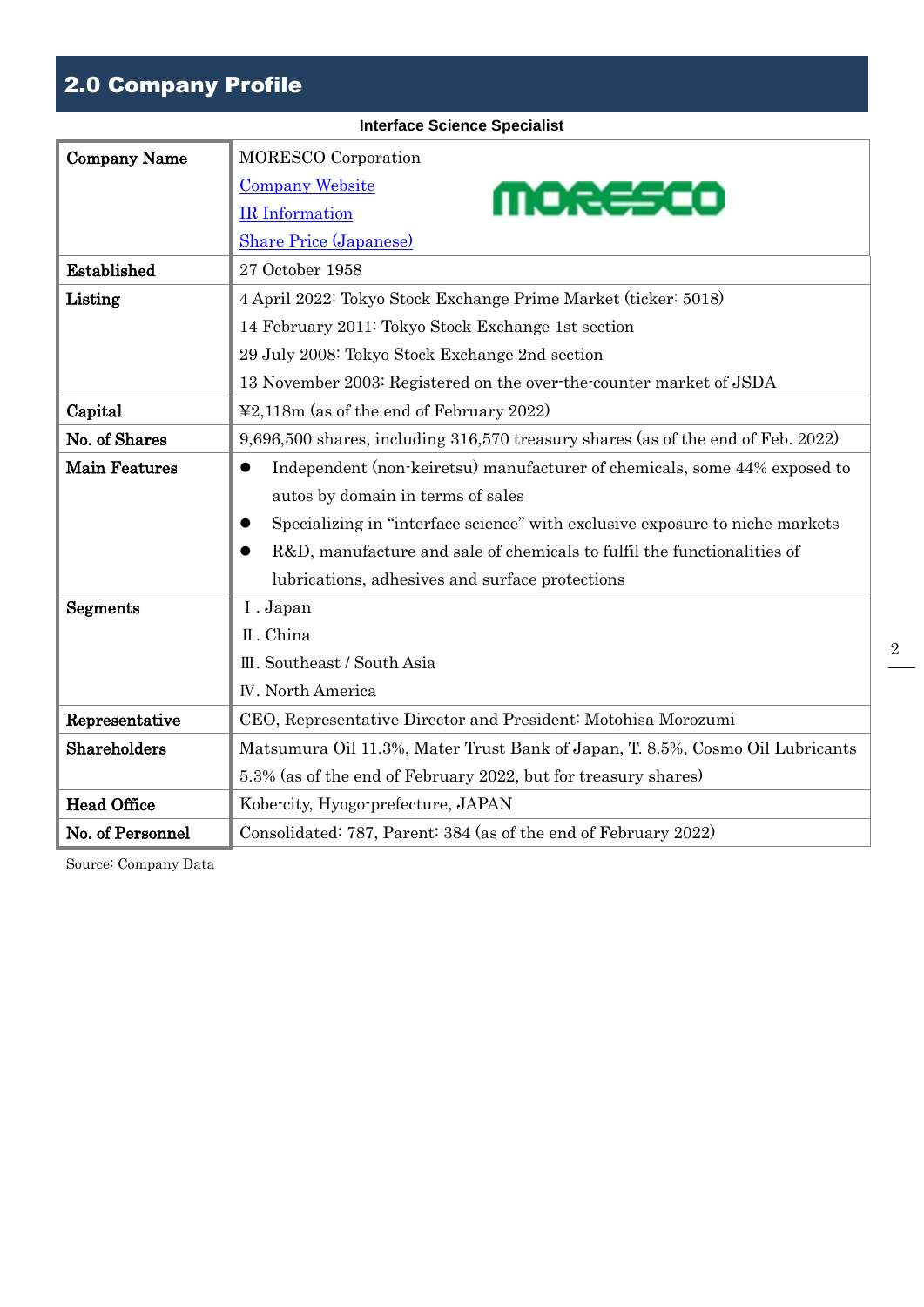#### **MORESCO Group Delivers Sustainable One-of-a-kind Products**

According to the announcement made on 9 March 2022, the Company, which is an independent (non-keiretsu) manufacturer of chemicals, has revised its management vision and is now going for "MORESCO Group Delivers Sustainable One-of-a-kind Products / Contributing to a Bright Future as a Specialist in Interface Science" versus "MORESCO Group, Being Small but Glittering around the World / Contributing to a Development of Society as a Specialist of Water, Oils and Polymers" prior to this revision. On top of this, the Company has also announced MORESCO Group Sustainability Policy on the same day. Paying respect to a trend that the world makes major shift toward the realization of a sustainable society, the Company says that it has revised its management vision with an objective of thoroughly pursuing the principles of sustainability, assuming even an implementation of business restructuring.



Source: Company Data, WRJ Calculation

Meanwhile, sales by application (FY02/2020 to FY02/2022) suggest that sales related to the mainstay autos (mostly included in Functional Fluids by division) have recovered sharply for FY02/2022 over FY02/2021 and thus this appears to have driven V-shaped recovery in sales and operating for the Company as a whole to a large extent. In terms of the FY02/2022 results, the Company suggests that sales related to autos accounted for some 44% of sales for the Company as a whole, while also suggesting some 18% for hygiene materials (included in Hot Melt Adhesives by division) and some 15% for sales related to other, i.e., collective sales related to applications other than being classified in this sales breakdown. At the same time, the Company also specifies some other smaller applications, i.e., other adhesives, polyethylene, steels, cosmetics, vacuum equipment, information equipment and heat transfer medium. Sales of all those applications but for autos have also risen favorably across the board, excluding those of other adhesives and information equipment (mostly included in Synthetic Lubrications by division / hard disc surface lubricants), was another driver for the above-mentioned V-shaped recovery for the Company as a whole.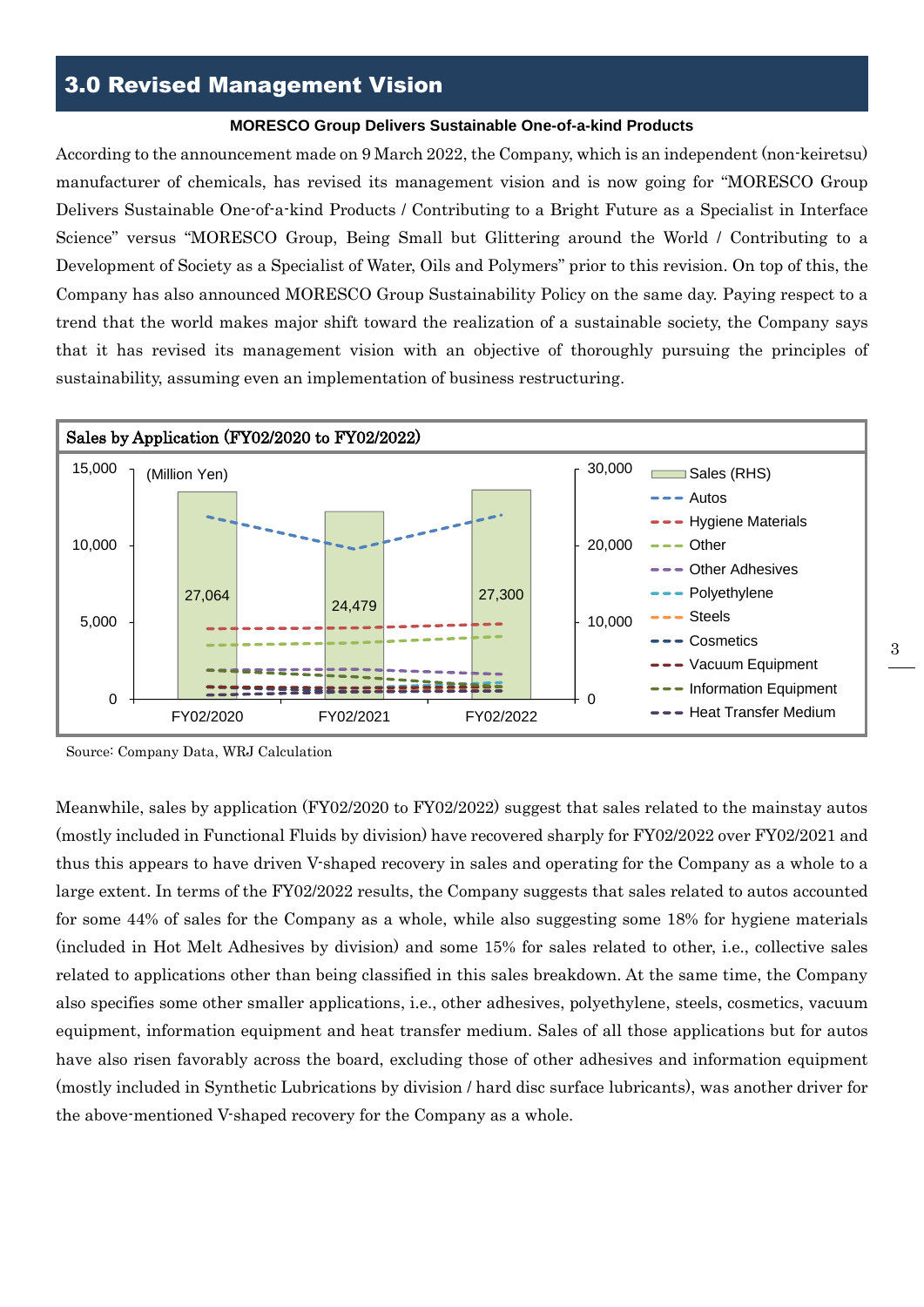

Source: Company Data, WRJ Calculation

The Company is running operations of R&D, manufacture and sale for chemicals which are mainly characterized by a) being attributed to niche markets, b) being attributed to "interface science (to deal with contacts between things one another)" and c) being exposed to diverse applications with autos as the mainstay. In other words, the Company is not involved with products large in scale for the markets, where the largest manufacturers of chemicals are the mainstay players, while trying to get at an overwhelming share in the niche markets with one-of-a-kind products, which has been achieved to a certain extent or more as far as we could gather. Meanwhile, for the areas of so-called "interface science," chemicals are required for the functionalities of lubrications, adhesives and surface protections, while the Company's products have an aspect of being exclusively involved with operations associated with all those functionalities and this is the reason why the Company is regarded as Interface Science Specialist.

Sales of Functional Fluids division comprise those of vacuum pomp oils, hydraulic fluids, die casting fluids (die casting lubricants / plunger lubricants), cutting fluids, forging lubricants and other products, while high temperature lubricants and hard disc surface lubricants for Synthetic Lubricants division. With respect to Liquid Paraffines & Sulfonates division, sales comprise liquid paraffines and sulfonates, while hygiene hot melt adhesives and general hot melt adhesives with respect to Hot Melt Adhesives division.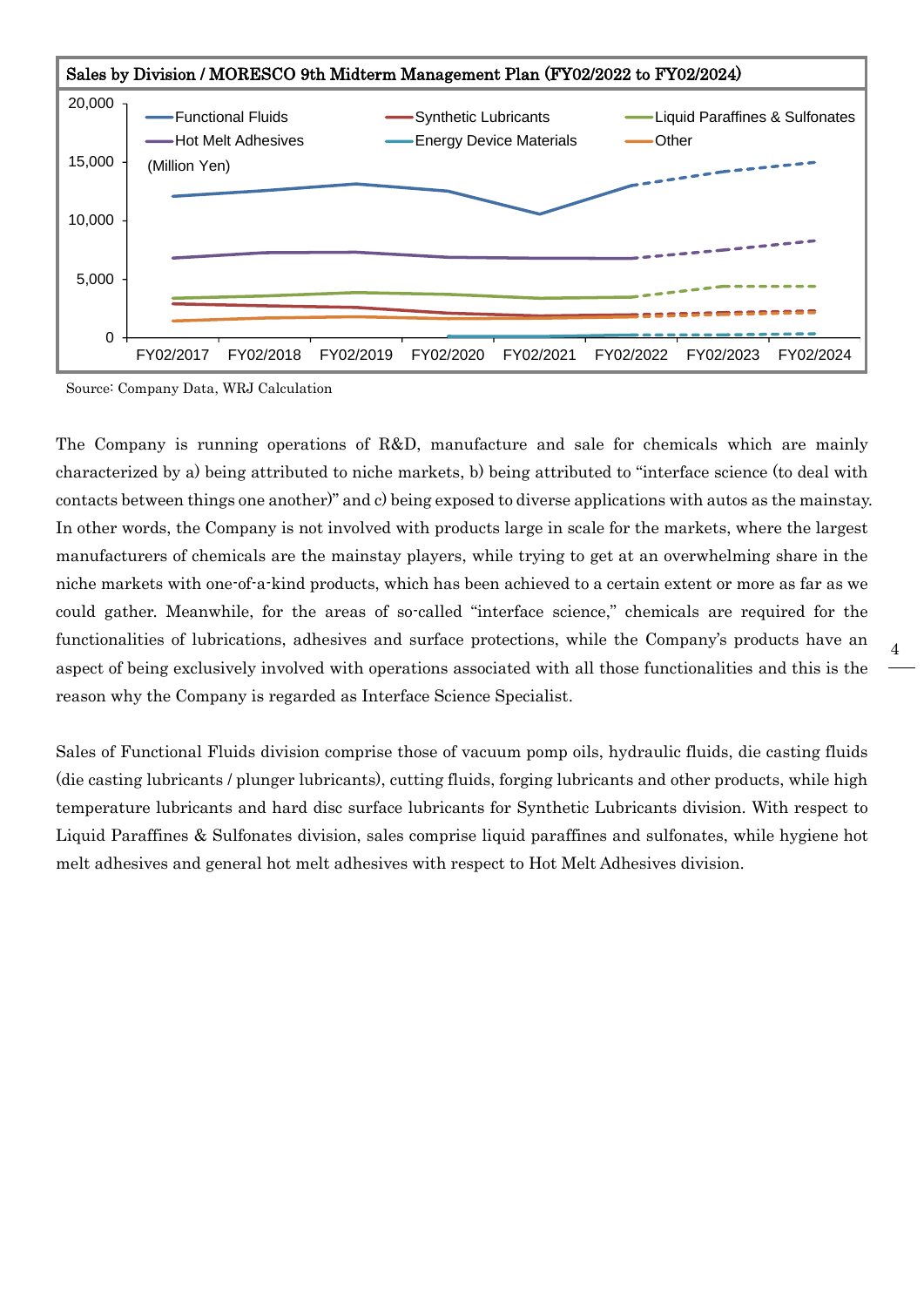## **Company History (Extract)**

I

I

| Date             | Events                                                                                 |
|------------------|----------------------------------------------------------------------------------------|
| October 1958     | Founded by spinoff of laboratory in MATSUMURA OIL RESERCH CORP.                        |
| December 1959    | Nishinomiya head office and factory constructed to productize functional fluids (e.g., |
|                  | vacuum pomp oils) and synthetic lubricants                                             |
| March 1962       | Productized water-glycol fireproof fluids                                              |
| December 1965    | Chiba factory constructed to mass-produce liquid paraffins and petroleum sulfonates    |
| September 1986   | Akoh factory constructed to mass-produce hot melt adhesives                            |
| November 1990    | Akoh factory phase two construction completed to set up production line for            |
|                  | lubricants                                                                             |
| June 1995        | MORESCO (Thailand) CO., Ltd. Established in Chonburi, Thailand                         |
| January 2001     | Head office and R&D center relocated to Chuo-ku, Kobe                                  |
| March 2001       | Wuxi More Tex Technology Co., Ltd. (joint company with a company based in              |
|                  | Taiwan), established in Wuxi, China                                                    |
| November 2001    | MORESCO Hommachi Building, constructed in chuo-ku, Osaka to relocate Osaka             |
|                  | branch                                                                                 |
| March 2001       | Phrase three construction in Akoh factory to relocate facilities represented by those  |
|                  | of distilling lubricants from Nishinomiya factory                                      |
| February 2003    | MORESCO Holding (Thailand) Co., Ltd., established in Chonburi, Thailand.               |
| November 2003    | Shares registered on the over-the-counter market of Japan Securities Dealers           |
|                  | Association (JDSA)                                                                     |
| December 2004    | Shares listed on JASDAQ market, making a cancellation for the JDSA registration        |
| May 2006         | MORESCO USA Inc., established in Michigan, United States                               |
| <b>July 2008</b> | Shares listed on Tokyo Stock Exchange 2nd section                                      |
| May 2009         | WUXI MORESCO TRADING CO., LTD., stablished in in Wuxi, China                           |
| August 2009      | Acquired business related to die casting lubrications from Hanano Co., Ltd.            |
| September 2009   | Company name changed from MATSUMURA OIL RESERCH CORP. to MORESCO                       |
|                  | Corporation                                                                            |
| February 2010    | MORESCO HANANO DIE-CASTING COATING (SHANGHAI), consolidated as                         |
|                  | subsidiary                                                                             |
| February 2011    | Shares listed on Tokyo Stock Exchange 1st section                                      |
| June 2011        | PT. MORESCO INDONESIA, established in Karawang, Indonesia                              |
| January 2012     | PT. MORESCO MACRO ADHESIVE, established in Jakarta, Indonesia                          |
| August 2013      | Acquired business related to die casting fluids and forging lubricants from NICCA      |
|                  | CHEMICAL CO., LTD.                                                                     |
| March 2014       | TIANJIN MORESCO TECHNOLOGY CO., LTD., established in Tianjin, China                    |
| February 2017    | Established MORESCO HM&LUB INDIA PRIVATE LIMITED, established in India                 |
| April 2021       | Sale of MORESCO Hommachi Building                                                      |
| March 2022       | MORESCO(ZHEJIANG) FUNCTION MATERIAL CO., LTD., established in Haining,                 |
|                  | China                                                                                  |
| April 2022       | Listing of shares, transitioned to Tokyo Stock Exchange Prime Market                   |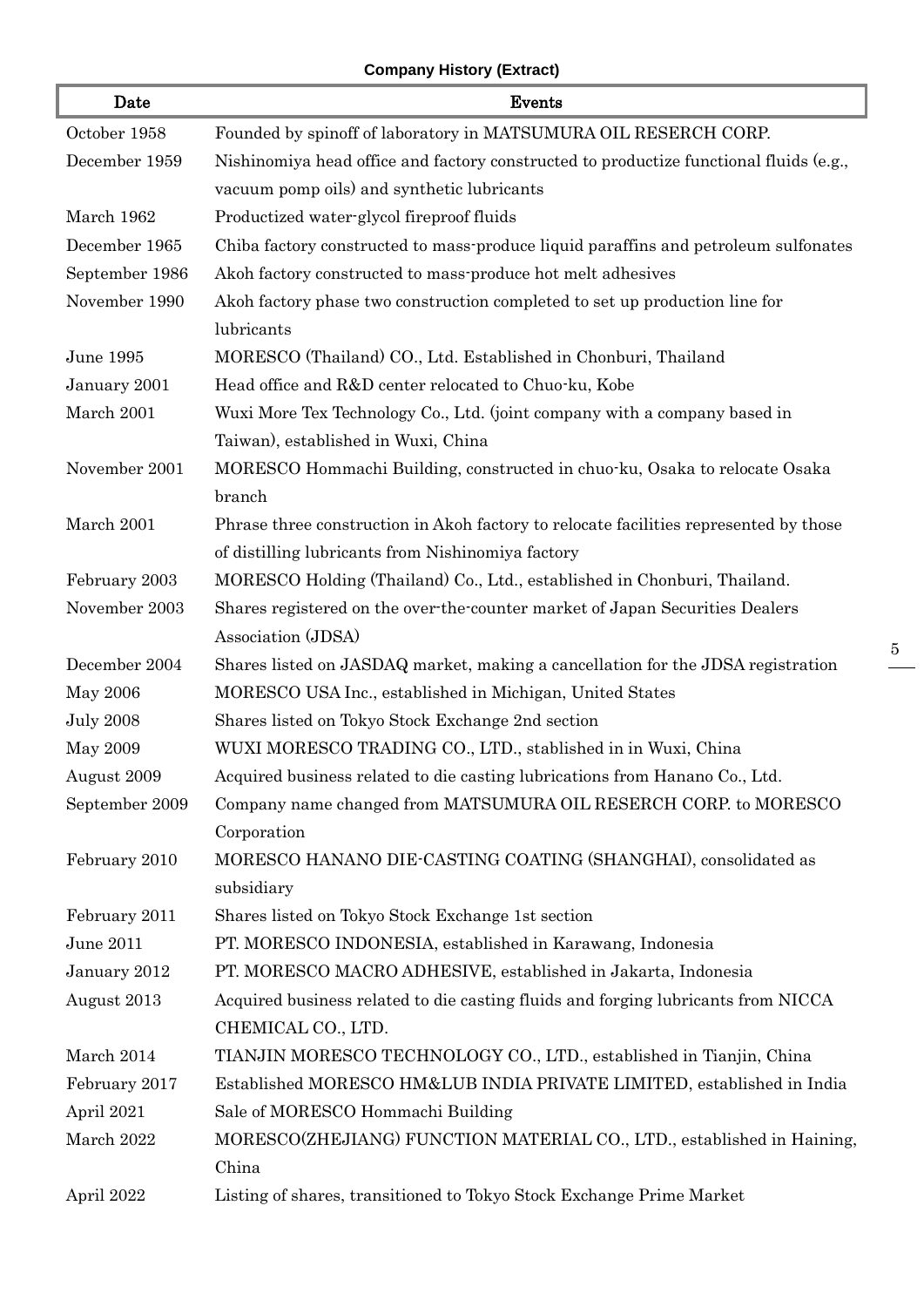## 4.0 Recent Trading and Prospects

#### **FY02/2022**

In FY02/2022, sales came in at ¥27,300m (up 11.5% YoY), operating profit ¥1,434m (up 70.3%), recurring profit ¥2,011m (up 95.3%) and profit attributable to owners of parent ¥1,808m (up 249.1%), while operating profit margin 5.3% (up 1.8% points). At the same time, gross profit came in at ¥8,725m (up 11.3%) and SG&A expenses ¥7,291m (up 4.2%), implying gross profit margin of 32.0% (down 0.1% point) and SG&A expenses ratio of 26.7% (down 1.9% points).



Source: Company Data, WRJ Calculation

The Company, belonging to the petrochemical industry (manufacturer of chemicals), purchases petrochemical -based materials represented by naphtha (crude gasoline) generated by distilling crude oils at ambient temperatures as raw materials for own products. Thus, the Company suggests that crude oil prices (including the impacts of changes in forex rate) are directly linked to the raw material prices. For Q4 (December to February), it appears that the Company suffered from rapid rise in crude oil prices and yen's depreciation, but it suggests that all those negative impacts are to be passed on to product sales prices after a certain time lag. Meanwhile, it appears that the impacts stemming from here were rather limited for the Company on a full-year basis for FY02/2022 in that it saw gross profit margin almost unchanged over the previous year. The Company suggests that hiking raw material prices are likely to persist for the near future, while revealing its policy to take all possible measures, including the use of alternative raw materials, multiple purchasing and strengthening of the supply chain, in addition to establishing a system to flexibly adjust product sales prices in order to respond to this.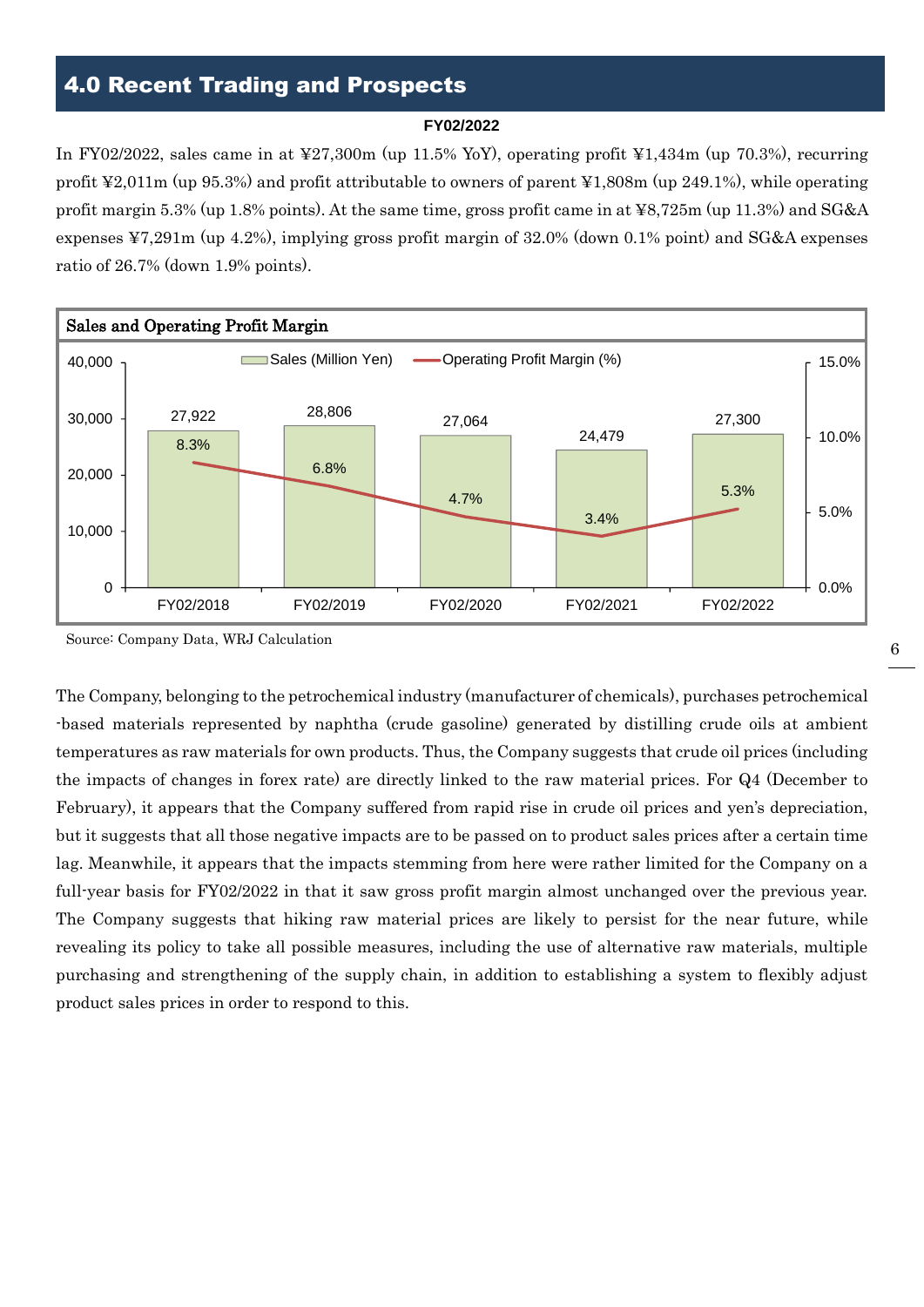Meanwhile, the Company benefited from lowered SG&A expenses ratio as a result of increased sales, having seen an improvement in operating profit margin to a corresponding extent, generally speaking. At the same time, the Company saw improvement by ¥389m (¥188m to ¥577m) at the non-operating level, having raised the rate of increase for recurring profit, which was due mainly to improvement in net balance of forex gain and loss by ¥372m (minus ¥125m to ¥247m). On top of this, the Company saw gain of ¥833 on sale of fixed assets (sale of MORESCO Hommachi Building in April 2021) at the extraordinary level, having further driven the rate of growth in profit attributable to owners of parent to a corresponding extent.

### Performance by Segment (Region)

For the operations in Japan, the mainstay by region, sales came in at ¥18,385m (up 6.8%), segment profit ¥805m (up 83.9%) and segment profit margin 4.4% (up 1.8% points), having accounted for 67.3% of sales for the Company as a whole and 56.3% for segment profit, which suggests that there is an aspect that the Company's performance hinges on that of Japan to more than a certain extent. In fact, the Company saw Vshaped recovery in sales and operating profit for FY02/2022 due mainly to that of Japan by region. According to the Company, sales related to products in the focus areas were trending strongly, while having benefited from withdrawal from unprofitable products from a perspective of earnings.



Source: Company Data, WRJ Calculation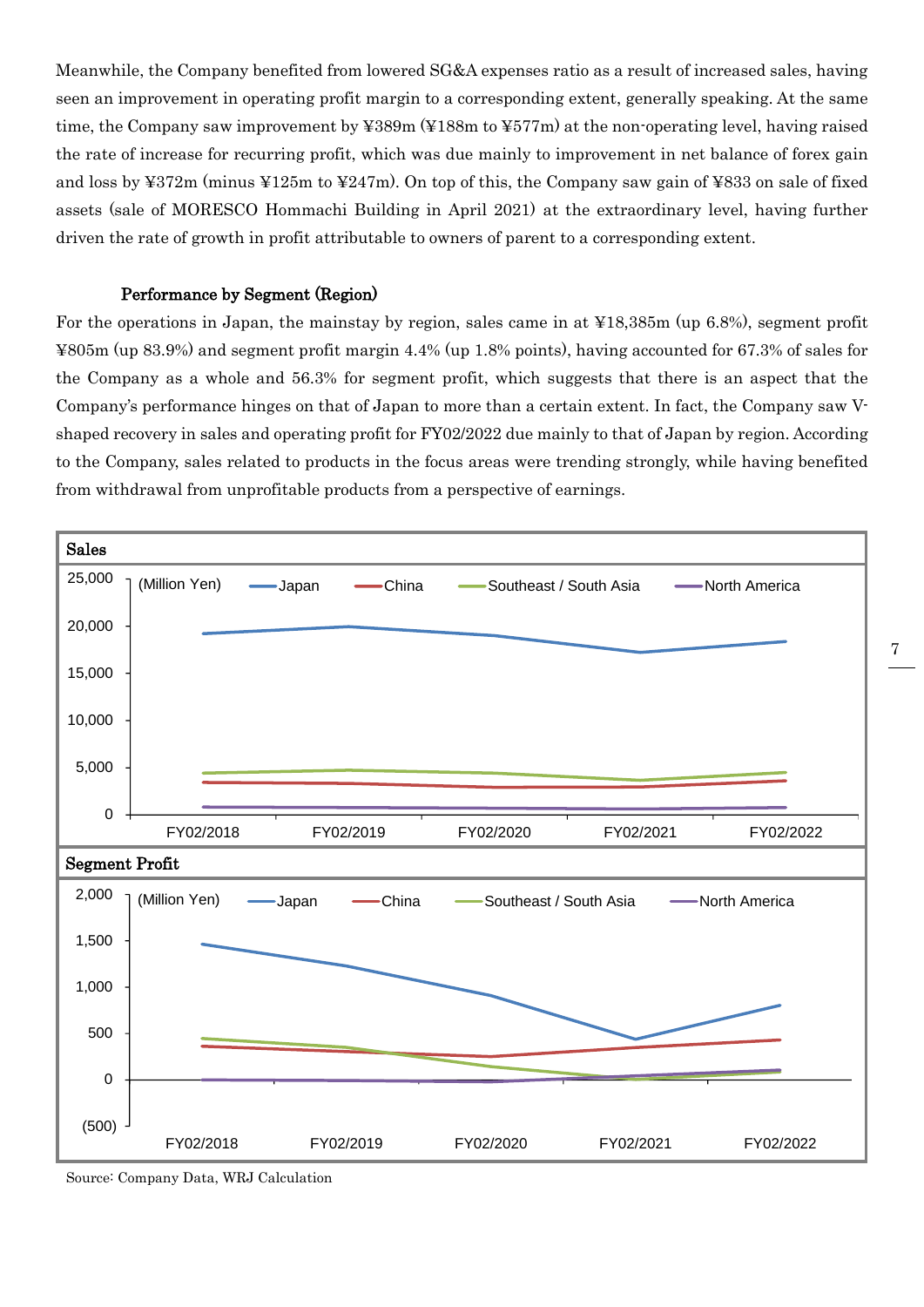The Company saw sales and earnings steadily increased also in its operations overseas or in China, Southeast / South Asia (Thailand, Indonesia and India) and North America. Meanwhile, the Company saw segment profit margin higher than in Japan for China and North America. i.e., 11.9% in China, 1.9% in Southeast / South Asia and 13.6% in North America versus 4.4% in Japan for FY02/2022. In Japan, the Company is developing new products based on own expertise and thus it sees expenses stemming from here also in Japan, inevitably resulting in segment profit margin lower to a corresponding extent. For example, the Company suggests that nano emulsion technology to dissolve functional materials in a much smaller size than before has a capability to greatly improve oral / transdermal absorption rate of poorly water-soluble drugs. Based on this technology, the Company is developing new products in the field of life science, while suggesting that a major healthcare company has been already making progress in its evaluations toward the adoption for its cosmetics products.

### Functional Fluids Division (47.7% of Sales)

In FY02/2022, sales came in at ¥13,021m (up 23.2%). By product, vacuum pomp oils saw sales of ¥925m (up 41.9%), hydraulic fluids sales of ¥1,626m (up 23.9%), die casting fluids (die casting lubricants / plunger lubricants) sales of ¥4,035m (up 21.4%), cutting fluids sales of ¥2,577m (up 34.5%), forging lubricants sales of ¥731m (up 17.9%) and other sales of ¥3,127m (up 14.0%), having achieved substantial increase across the board.



Source: Company Data, WRJ Calculation

Meanwhile, on the Functional Fluids side as a whole, the Company saw product sales volume increased by 17.0%, implying product sales prices increased by 5.3% in terms of a simple comparison with sales growth rate of 23.2% in this division. According to the Company, improvement in sales mix is going on. The other thing is we roughly estimate that sales related to autos for FY02/2022 came in at ¥12,000m (up 23%), having accounted for 44% (up 4% points) of sales for the Company as a whole, while almost all having been booked on the Functional Fluids side as far as we could see.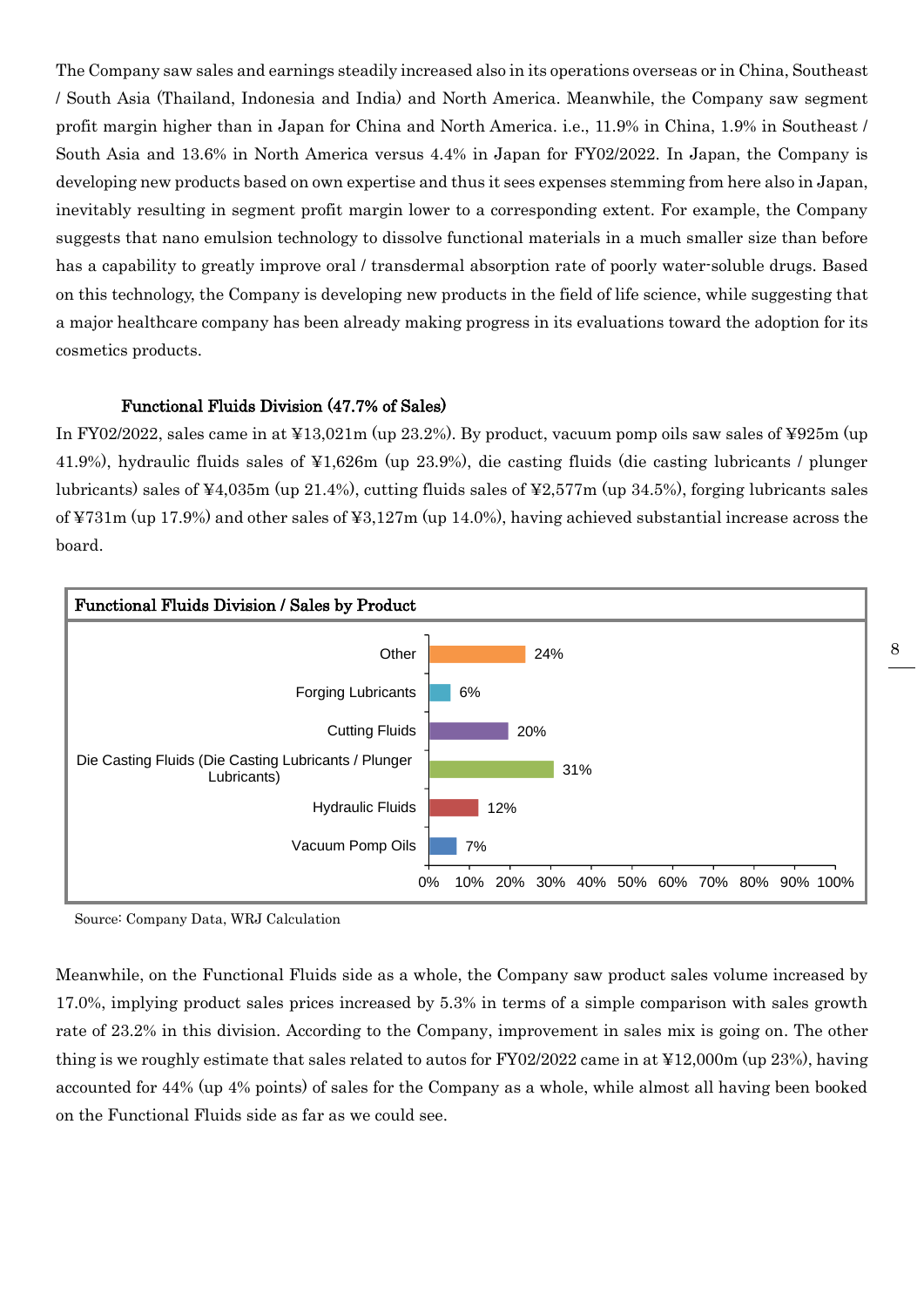According to the Company, automobile production volume at the locations where it runs operations came in at 47.28m units (down 12.2% YoY) in FY02/2021, which was followed by 50.00m units (up 5.8%) in FY02/2022, having shown a shift from decrease to increase. Meanwhile, this is raised as a background for steady increase in sales related autos and thus on the Functional Fluids side. More importantly, while automobile production volume at the locations where the Company runs operations increased by 5.8% for FY02/2022, the Company's product sales volume on the Functional Fluids side increased by 17.0% as a whole, implying that the latter outperformed the former to a large extent.

For example, the Company says that product sales volume is increasing by some 50% in India where it is making steady progress in acquiring new customers. With respect to cutting fluids on which the Company focuses, it is suggested that product sales volume is surging on a global basis in line with ongoing progress in acquiring new customers across the board. As above mentioned, the Company saw increase by 34.5% in terms of changes in sales here. Elsewhere, with respect to increase in sales of vacuum pomp oils and hydraulic fluids, the Company suggests that it steadily captures a recovery in demand in the market as well as benefiting from some addons stemming from steady progress in new customer acquisitions. At the end of the day, it should be the case that the Company is seeing increased market shares for all those products.



Source: Company Data (MarkLines), WRJ Calculation

In Japan, automobile production volume came in at no more than 7.62m (down 2.7% / March 2021 to February 2022) due to shortage of semiconductors and automobile parts in H2, while there was a recovery in the volume with no exceptions across the board overseas, having resulted in a shift from decrease to increase for automobile production volume at the locations where the Company runs operations as a whole. In China, the volume came in at 26.06m units (up 3.5% / January to December 2021), 9.12m units (up 4.0% / January to December 2021) for the United Sates and 7.20m units (up 30.7% / January to December 2021) for Southeast / South Asia (Thailand, Indonesia and India).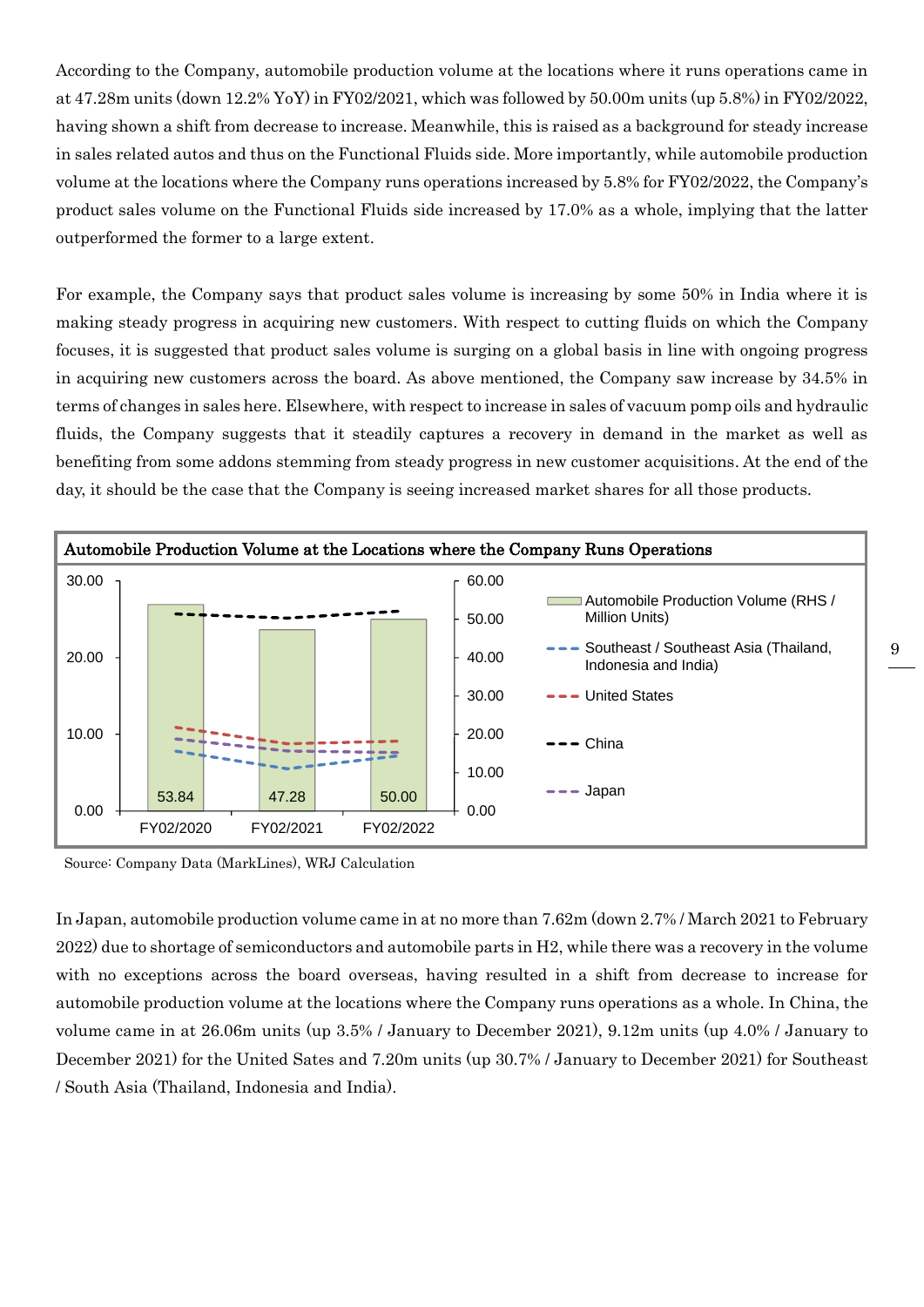In the United State, automobile production volume has not recovery as much as to the level in FY02/2020, while the volume in China has already exceeded the level by 1.4% in terms of the same comparison. Nevertheless, there is a concern on China most recently in that local automobile production volume and thus the Company's performance is to be negatively affected by lockdowns in Shanghai and other areas. According to the Company, there is a possibility for the Company's performance to suffer from here for Q1 to Q2 FY02/2023 (H1 / March to August 2022), but it is suggested that Company forecasts assume normalization of automobile production volume for H2 (September 2022 to February 2023).

Meanwhile, automobile production volume at the locations where the Company runs operations is expected to continue rising gradually from a long-term perspective and thus sales related to autos for the Company. That is to say, this should be the case for prospective sales on the Functional Fluids side as well. At the moment, the Company does not disclose any specific figures for automobile production volume at the locations where it runs operation over a long-term perspective, but the data fully alternative are available as follows:



Source: Company Data (FUJI KEIZAI), WRJ Calculation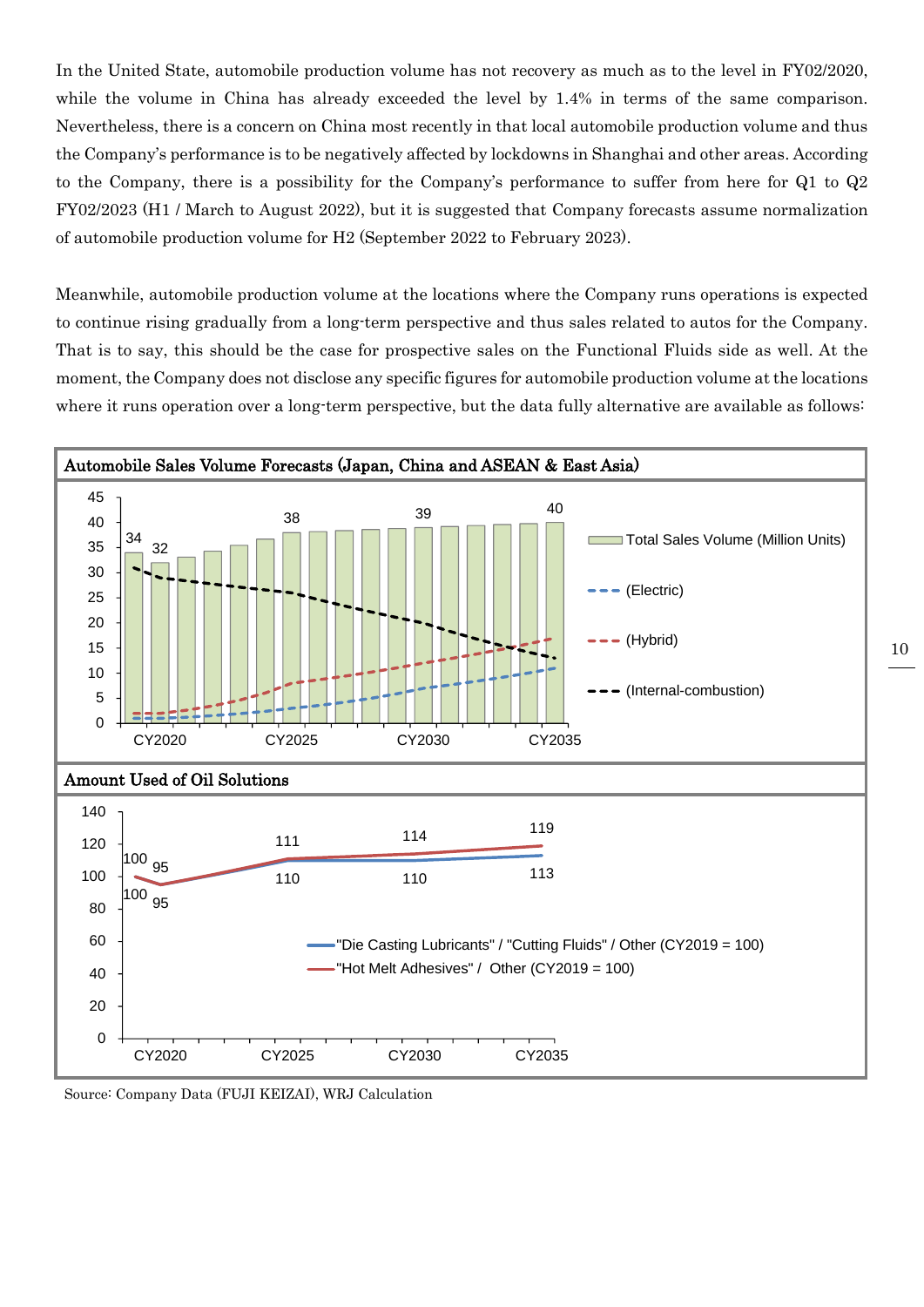Generally speaking, automobile sales volume is expected to rise continuously and gradually from a long-term perspective. According to the Company, the number of units collectively in Japan, China, ASEAN and East Asia came in at 32m for CY2020, which is expected to be followed by 38m for CY2025 and 39m for CY2030 and 40m for CY2035. For the changes from CY2020 to CY2025, the Company suggests CAGR of some 3%, while the number of units for CY2025 comprises  $2m$  (CAGR: 25%) of elective vehicles, 8m (CAGR: 32%) of hybrid vehicles and 26m (CAGR: minus 2%) of internal-combustion vehicles.

In other words, the number of units for existing internal-combustion vehicles is expected to decline for the future continuously and gradually, which will be more than compensated for by persisting expansion of electric vehicles and hybrid vehicles, resulting in upward-sloping trend for the number of units in automobile sales volume in market with which the Company is confronted. Meanwhile, the Company's operations will be almost immune to all those changes in source of power for the near future. One of the characteristics of electric vehicles is that they require the number of parts relatively less than that of internal-combustion vehicles or the mainstay at the moment. However, the number is rather more for hybrid vehicles at the same time, resulting in a market trend in the amount used for "die casting lubricants" and "cutting fluids" with which the Company is heavily involved will be roughly in line with the number of units in automobile sales volume in the market.

"Die casting lubricants" are used to release molds from high-temperature alloys made of non-ferrous metals, on the occasion of casting (shaping products at a precise instant of time by means of injecting dissolved alloys made of non-ferrous metals into precision molds at high velocities and under high pressure) automobile parts (with alloys made of non-ferrous metals, e.g., aluminum and magnesium, as materials) by die casting machines. Meanwhile, the Company has been keen on "bit-application-type" products for "die casting lubricants" for some time, which improves efficiency in this process as well as contributing to environmental quality improvement at the same time, resulting in firm sales for the said products in Japan and overseas most recently. With respect to "cutting fluids," which are oil solutions for cutting works that are supposed to determine the quality of finished metal parts, the Company offers high-quality products in a wide range of fields, from ordinary products to ones for difficult cutting materials and ones for specialty processing applications, establishing a system that can respond to the needs of any customer.

For "hot melt adhesives", the Company suggests that the amount used will increase marginally faster than "die casting lubricants" and "cutting fluids." "Hot melt adhesives" in this context are those of being used for bonding interior parts and inner side of automobile body across the board, while being deeply involved with a variety of products that enable bonding between different materials. On top of this, the Company also says that it places the utmost emphasis to focus on products that contain the least volatile organic compounds which are believed to affect the environment and human health. Meanwhile, sales of "hot melt adhesives" are not included on the Functional Fluids side, but on the Hot Melt Adhesives side where sales comprise hygiene hot metal adhesives (71% of total), general hot melt adhesives (13%) and other (17%) as to be mentioned later on, while sales of "hot melt adhesives" related to autos discussed here comprise some part of "other", according to the Company.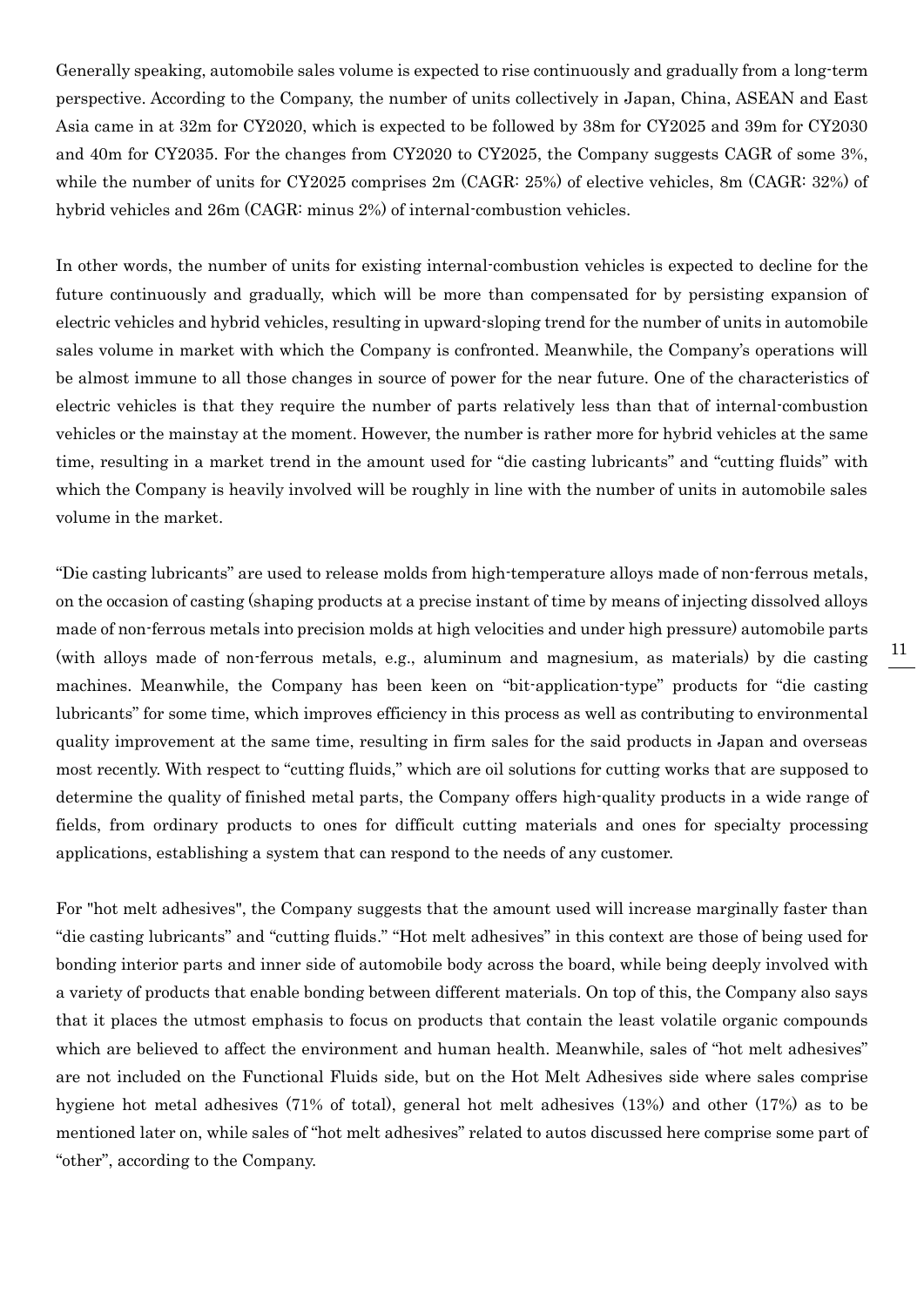## Synthetic Lubricants Division (7.2% of Sales)

In FY02/2022, sales came in at ¥1,974m (up 5.5%). By product, high temperature lubricants saw sales of ¥1,243m (up 29.5%), hard disc surface lubricants sales of ¥678m (down 22.9%) and other sales of ¥53m (up 23.3%). The mainstay high temperature lubricants achieved a significant increase in sales, but sales on the Synthetic Lubricants side saw a rather limited increase as a whole, due to sluggish sales of hard disc surface lubricants.



Source: Company Data, WRJ Calculation

High temperature lubricants are defined as "base oils or greases for bearings of automobile electric components utilized under a high temperature environment." On top of sales related to autos, they are also adopted in extensive fields often under a harsh environment, including bearings of OA equipment, bakery ovens and drivers for drying furnaces, for instance. For FY02/2022, demand for the Company's high temperature lubricants showed a recovery of demand, even in Japan where automobile production volume was sluggish, while demand in China was showing robust trends, according to the Company.

Meanwhile, hard disc surface lubricants are defined as "special lubricants that lubricate the gaps between magnetic disks and magnetic heads of HDDs embedded in PCs and other devices." For FY02/2022, there was a shift from HDDs (Hard Disk Drives) to SSDs (Solid State Drives / incorporating flash memory as storage media) in the market, which had inevitably a negative impact to sales with the Company. Still, going forward, the Company is to benefit from its strategy to encourage adoptions for HDDs related to data centers, where demand for HDDs is likely to remain firm from a long-term perspective and thus hard disc surface lubricants as well.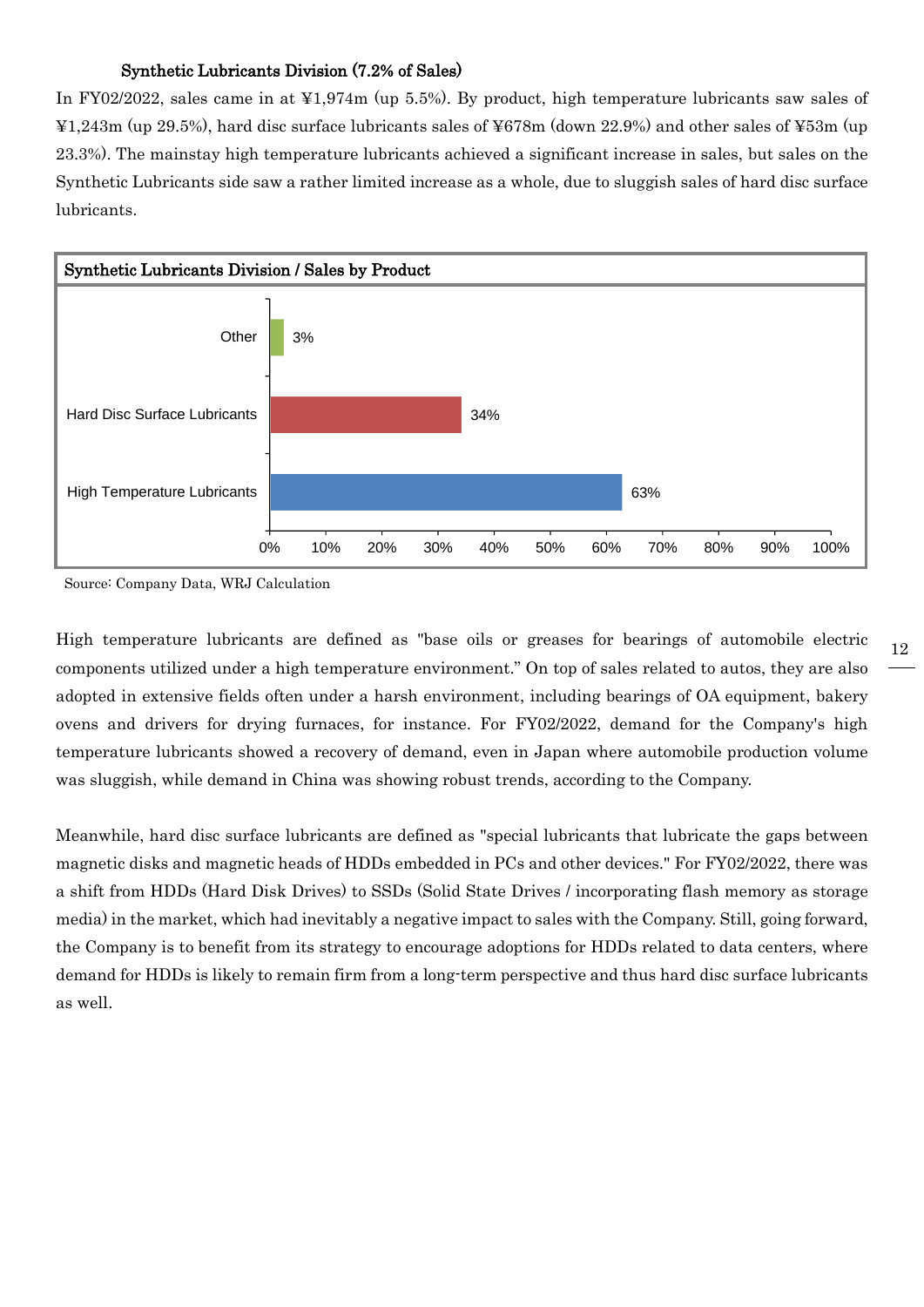### Liquid Paraffins & Sulfonates Division (12.7% of Sales)

In FY02/2022, sales came in at ¥3,480m (up 2.8%). By product, liquid paraffins saw sales of ¥2,545m (down 1.6%), sulfonates sales of ¥676m (up 24.7%) and other sales of ¥259m (up 1.2%). In fact, sales of the mainstay liquid paraffins were forced to decline, albeit slightly, but this had a lot to do with the Company's strategy to pull out of unprofitable products to a large extent. In other words, the Company suggests that it saw improvement in sales mix here and improvement also in earnings.



Source: Company Data, WRJ Calculation

For liquid paraffins, sales related to polystyrene plasticizers and sales related to cosmetics (skincare / haircare products, lip rouges, baby oils, etc.). Meanwhile, with respect to sulfonates often used as additives for metalworking oils, the Company says that it has steadily captured a recovery in demand, while having nicely made progress in acquiring new customers in Japan and overseas.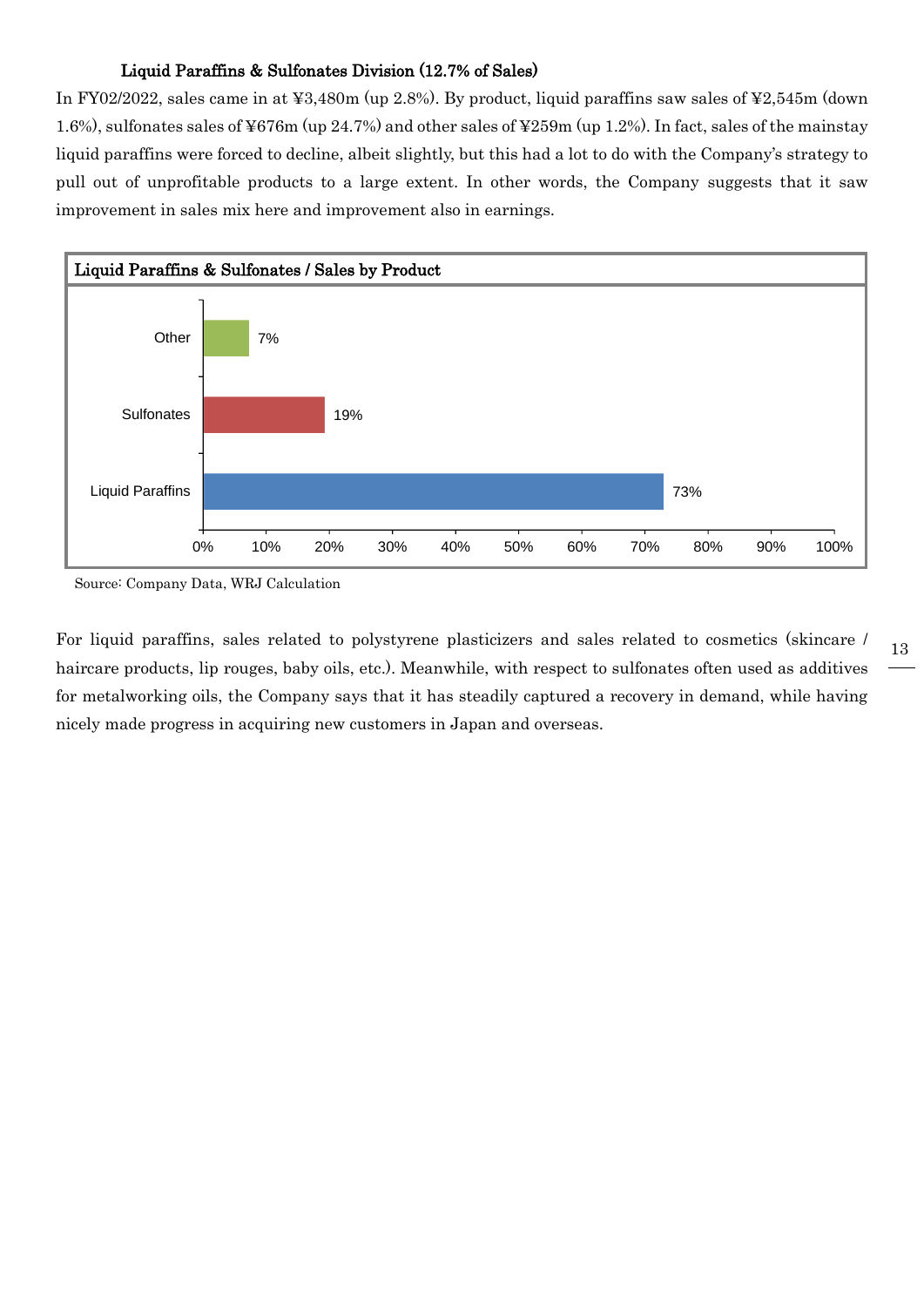## Hot Melt Adhesives Division (24.9% of Sales)

In FY02/2022, sales came in at ¥6,785m (down 0.3%). By product, hygiene hot melt adhesives saw sales of ¥4.791m (up 4.5%), general hot melt adhesives sales of ¥855m (down 7.0%) and sales of other ¥1,139m (down 12.6%).



Source: Company Data, WRJ Calculation

Sales of hygiene (disposable diapers) hot melt adhesives were driven mainly by surging sales volume in India, where the operations of newly deliver to a local manufacturer of disposable diapers for newborn babies is taking off rapidly. However, sales in Japan were stagnated as demand for disposable diapers for elderly people was slowing in line with the restrictions on outings accompanying the Emergency Declaration. At the end of the day, sales related to such application as a whole have failed to increase fast.

Meanwhile, sales of general hot melt adhesives and other slowed down due mainly to declining demand in China. For example, sales were surging for general hot melt adhesives applied for filters of air purifiers made in China in FY02/2021, which did not reappear in FY02/2022, according to the Company.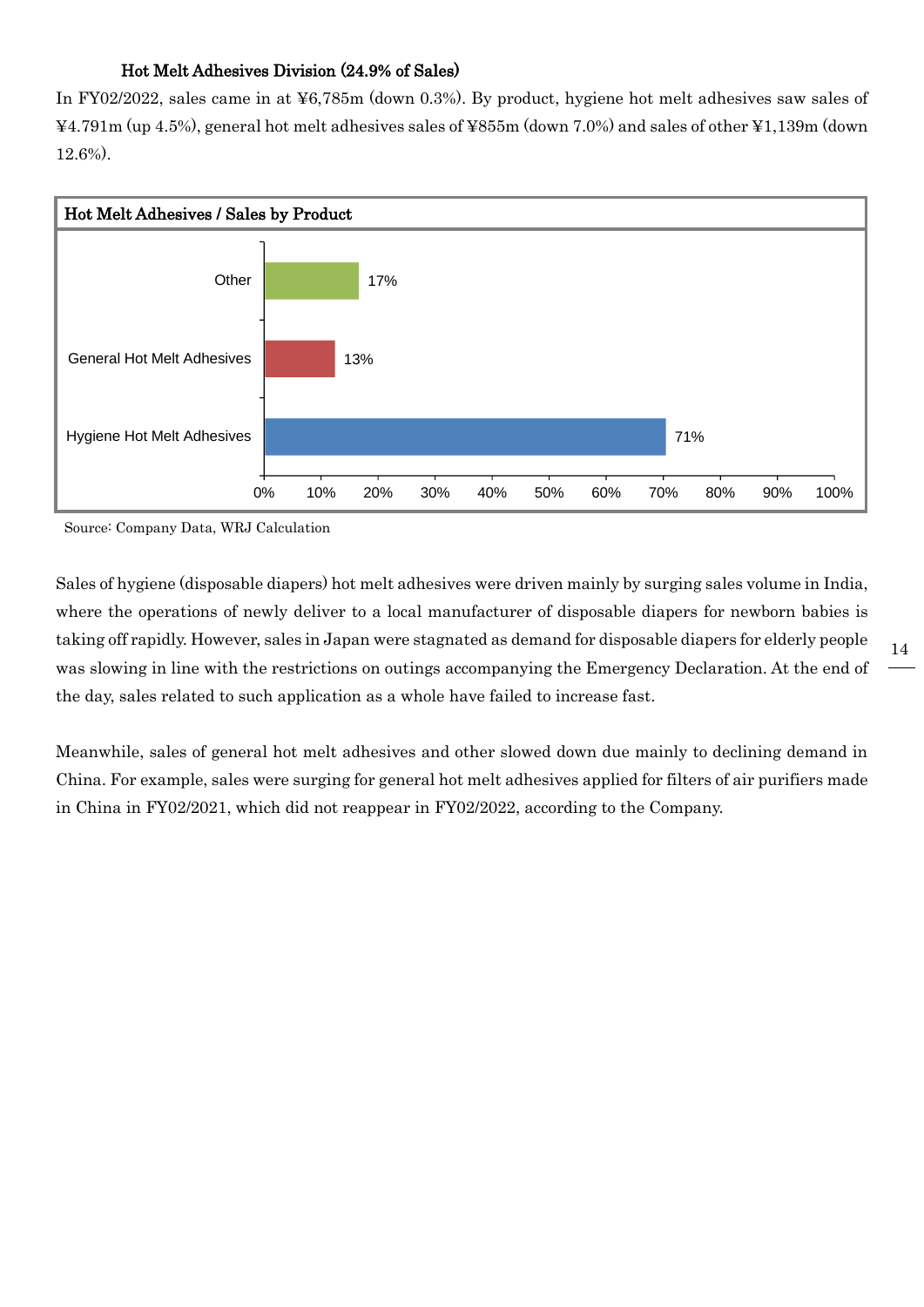| FY02/2022 Company Forecasts and Actual Results |  |  |  |  |  |
|------------------------------------------------|--|--|--|--|--|
|------------------------------------------------|--|--|--|--|--|

| <b>Consolidated Fiscal Year</b><br>(Million Yen) | <b>Date</b> | <b>Event</b>      | <b>Sales</b> | <b>Operating</b><br><b>Profit</b> | <b>Profit</b> | <b>Recurring Profit Attributable to</b><br><b>Owners of Parent</b> |
|--------------------------------------------------|-------------|-------------------|--------------|-----------------------------------|---------------|--------------------------------------------------------------------|
| FY02/2022CoE                                     | 13-Apr-21   | Q4 Results        | 25,830       | 1,170                             | 1,470         | 1,200                                                              |
| FY02/2022CoE                                     | 13-Jul-21   | Q1 Results        | 25,830       | 1,170                             | 1,470         | 1,200                                                              |
| FY02/2022CoE                                     | 13-Oct-21   | Q2 Results        | 26,870       | 1,560                             | 1,900         | 1,670                                                              |
|                                                  |             | Amount of Gap     | 1,040        | 390                               | 430           | 470                                                                |
|                                                  |             | Rate of Gap       | 4.0%         | 33.3%                             | 29.3%         | 39.2%                                                              |
| FY02/2022CoE                                     | 13-Jan-22   | Q3 Results        | 26,870       | 1,560                             | 1,900         | 1,670                                                              |
| FY02/2022CoE                                     | 22-Feb-22   | Revision          | 27,400       | 1,560                             | 2,050         | 1,900                                                              |
|                                                  |             | Amount of Gap     | 530          | 0                                 | 150           | 230                                                                |
|                                                  |             | Rate of Gap       | 2.0%         | 0.0%                              | 7.9%          | 13.8%                                                              |
| FY02/2022Act                                     | 12-Apr-22   | Q4 Results        | 27,300       | 1,434                             | 2,011         | 1,808                                                              |
|                                                  |             | Amount of Gap     | (100)        | (126)                             | (39)          | (92)                                                               |
|                                                  |             | Rate of Gap       | (0.4% )      | $(8.1\%)$                         | $(1.9\%)$     | (4.8%)                                                             |
| FY02/2022CoE                                     | 13-Apr-21   | <b>Q4 Results</b> | 25,830       | 1,170                             | 1,470         | 1,200                                                              |
| FY02/2022Act                                     | 12-Apr-22   | Q4 Results        | 27,300       | 1,434                             | 2,011         | 1,808                                                              |
|                                                  |             | Amount of Gap     | 1,470        | 264                               | 541           | 608                                                                |
|                                                  |             | Rate of Gap       | 5.7%         | 22.6%                             | 36.8%         | 50.7%                                                              |
| <b>Consolidated Half Year</b>                    |             |                   | <b>Sales</b> | Operating                         |               | Recurring Profit Attributable to                                   |
| (Million Yen)                                    | <b>Date</b> | <b>Event</b>      |              | Profit                            | Profit        | <b>Owners of Parent</b>                                            |
| Q1 to Q2 FY02/2022CoE                            | 13-Apr-21   | Q4 Results        |              |                                   |               |                                                                    |
| Q1 to Q2 FY02/2022CoE                            | 13-Jul-21   | Q1 Results        |              |                                   |               |                                                                    |
| Q1 to Q2 FY02/2022Act                            | 13-Oct-21   | Q2 Results        | 13,366       | 923                               | 1,163         | 1,359                                                              |
|                                                  |             | Amount of Gap     |              |                                   |               |                                                                    |
|                                                  |             | Rate of Gap       |              |                                   |               |                                                                    |
| Q1 to Q2 FY02/2022CoE                            | 13-Apr-21   | <b>Q4 Results</b> |              |                                   |               |                                                                    |
| Q1 to Q2 FY02/2022Act                            | 13-Oct-21   | <b>Q2 Results</b> | 13,366       | 923                               | 1,163         | 1,359                                                              |
|                                                  |             | Amount of Gap     |              |                                   |               |                                                                    |
|                                                  |             | Rate of Gap       |              |                                   |               |                                                                    |
| <b>Consolidated Half Year</b><br>(Million Yen)   | <b>Date</b> | <b>Event</b>      | <b>Sales</b> | <b>Operating</b><br><b>Profit</b> | Profit        | Recurring Profit Attributable to<br><b>Owners of Parent</b>        |
| Q3 to Q4 FY02/2022CoE                            | 13-Apr-21   | Q4 Results        |              |                                   |               |                                                                    |
| Q3 to Q4 FY02/2022CoE                            | 13-Jul-21   | Q1 Results        |              |                                   |               |                                                                    |
| Q3 to Q4 FY02/2022CoE                            | 13-Oct-21   | Q2 Results        | 13,504       | 637                               | 737           | 311                                                                |
| Q3 to Q4 FY02/2022CoE                            | 13-Jan-22   | Q3 Results        | 13,504       | 637                               | 737           | 311                                                                |
| Q3 to Q4 FY02/2022CoE                            | 22-Feb-22   | Revision          | 14,034       | 637                               | 887           | 541                                                                |
|                                                  |             | Amount of Gap     | 530          | $\mathbf 0$                       | 150           | 230                                                                |
|                                                  |             | Rate of Gap       | 3.9%         | 0.0%                              | 20.4%         | 74.0%                                                              |
| Q3 to Q4 FY02/2022Act                            | 12-Apr-22   | Q4 Results        | 13,934       | 511                               | 848           | 449                                                                |
|                                                  |             | Amount of Gap     | (100)        | (126)                             | (39)          | (92)                                                               |
|                                                  |             | Rate of Gap       | $(0.7\%)$    | $(19.8\%)$                        | (4.4%)        | $(17.0\%)$                                                         |
| Q3 to Q4 FY02/2022CoE                            | 13-Oct-21   | <b>Q2 Results</b> | 13,504       | 637                               | 737           | 311                                                                |
| Q3 to Q4 FY02/2022Act                            | 12-Apr-22   | Q4 Results        | 13,934       | 511                               | 848           | 449                                                                |
|                                                  |             | Amount of Gap     | 430          | (126)                             | 111           | 138                                                                |
|                                                  |             | Rate of Gap       | 3.2%         | $(19.8\%)$                        | 15.1%         | 44.4%                                                              |
|                                                  |             |                   |              |                                   |               |                                                                    |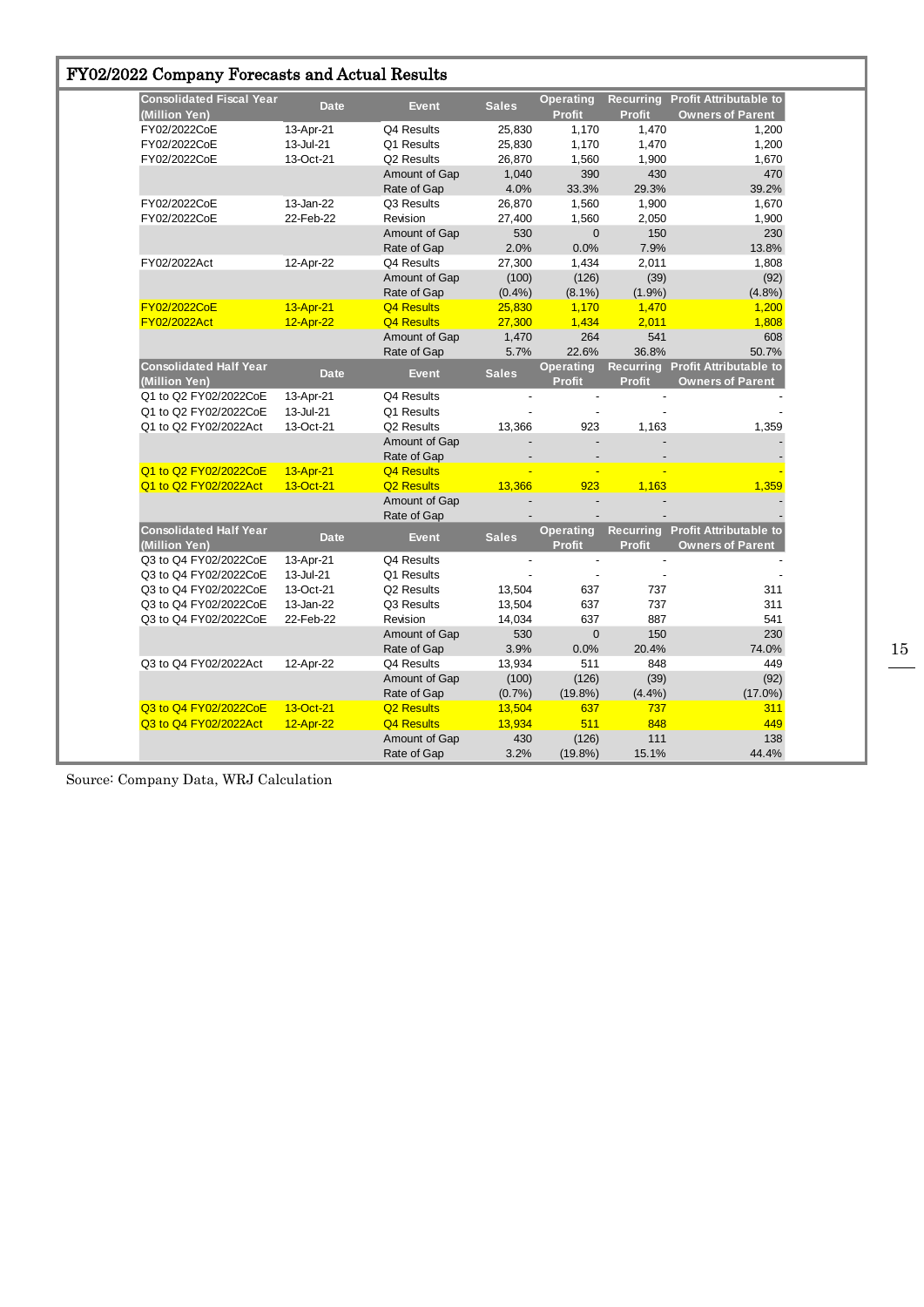## **Income Statement (Cumulative / Quarterly)**

| <b>Income Statement</b>                          | <b>Cons.Act</b> | <b>Cons.Act</b> | <b>Cons.Act</b> | <b>Cons.Act</b> | <b>Cons.Act</b> | <b>Cons.Act</b> | <b>Cons.Act</b> | <b>Cons.Act</b> |                    |
|--------------------------------------------------|-----------------|-----------------|-----------------|-----------------|-----------------|-----------------|-----------------|-----------------|--------------------|
|                                                  | Q <sub>1</sub>  | Q1 to Q2        | Q1 to Q3        | Q1 to Q4        | Q <sub>1</sub>  | Q1 to Q2        | Q1 to Q3        | Q1 to Q4        | YoY                |
| (Million Yen)                                    | 02/2021         | 02/2021         | 02/2021         | 02/2021         | 02/2022         | 02/2022         | 02/2022         | 02/2022         | Net Chg.           |
| <b>Sales</b>                                     | 5,884           | 11,348          | 17,968          | 24,479          | 6,656           | 13,366          | 20,415          | 27,300          | $+2,821$           |
| Cost of Sales                                    | 3,978           | 7,812           | 12,155          | 16,640          | 4,332           | 8,822           | 13,643          | 18,575          | $+1,935$           |
| <b>Gross Profit</b>                              | 1,905           | 3,536           | 5,813           | 7,838           | 2,324           | 4,544           | 6,772           | 8,725           | $+887$             |
| SG&A Expenses                                    | 1,763           | 3,436           | 5,172           | 6,996           | 1,805           | 3,621           | 5,397           | 7,291           | $+295$             |
| <b>Operating Profit</b>                          | 142             | 100             | 641             | 842             | 520             | 923             | 1,375           | 1,434           | $+592$             |
| Non Operating Balance                            | (118)           | (42)            | 15              | 188             | 201             | 240             | 357             | 577             | $+389$             |
| <b>Recurring Profit</b>                          | 24              | 58              | 656             | 1,030           | 721             | 1,163           | 1,732           | 2,011           | $+981$             |
| <b>Extraordinary Balance</b>                     |                 |                 | (20)            | (119)           | 834             | 833             | 833             | 833             | $+952$             |
| Profit before Income Taxes                       | 24              | 58              | 636             | 911             | 1,555           | 1,996           | 2,565           | 2,844           | $+1,933$           |
| <b>Total Income Taxes</b>                        | 32              | 99              | 237             | 240             | 379             | 527             | 685             | 831             | $+591$             |
| Profit Attributable to Non-Controlling Interests | 9               | 49              | 96              | 153             | 81              | 110             | 150             | 205             | $+52$              |
| <b>Profit Attributable to Owners of Parent</b>   | (17)            | (90)            | 303             | 518             | 1,095           | 1,359           | 1,730           | 1,808           | $+1,290$           |
| Sales YoY                                        | $(13.2\%)$      | $(16.2\%)$      | $(12.1\%)$      | $(9.6\%)$       | $+13.1%$        | $+17.8%$        | $+13.6%$        | $+11.5%$        |                    |
| <b>Operating Profit YoY</b>                      | $(54.0\%)$      | (84.5%)         | (40.7%          | $(34.1\%)$      | $+265.0%$       | +820.0%         | $+114.5%$       | $+70.3%$        |                    |
| Recurring Profit YoY                             | (93.7%)         | $(92.1\%)$      | $(45.8\%)$      | (34.3%)         |                 |                 | $+164.0%$       | $+95.3%$        |                    |
| Profit Attributable to Owners of Parent YoY      |                 |                 | (49.9%)         | (33.3%)         |                 |                 | +471.0%         | $+249.1%$       |                    |
| Gross Profit Margin                              | 32.4%           | 31.2%           | 32.4%           | 32.0%           | 34.9%           | 34.0%           | 33.2%           | 32.0%           | $(0.1\%)$          |
| SG&A Expenses Ratio                              | 30.0%           | 30.3%           | 28.8%           | 28.6%           | 27.1%           | 27.1%           | 26.4%           | 26.7%           | (1.9%)             |
| <b>Operating Profit Margin</b>                   | 2.4%            | 0.9%            | 3.6%            | 3.4%            | 7.8%            | 6.9%            | 6.7%            | 5.3%            | $+1.8%$            |
| Recurring Profit Margin                          | 0.4%            | 0.5%            | 3.7%            | 4.2%            | 10.8%           | 8.7%            | 8.5%            | 7.4%            | $+3.2%$            |
| Profit Attributable to Owners of Parent Margin   | (0.3%           | (0.8%           | 1.7%            | 2.1%            | 16.5%           | 10.2%           | 8.5%            | 6.6%            | $+4.5%$            |
| Total Income Taxes / Profit before Income Taxes  | 133.3%          | 170.7%          | 37.3%           | 26.3%           | 24.4%           | 26.4%           | 26.7%           | 29.2%           | $+2.9%$            |
|                                                  |                 |                 |                 |                 |                 |                 |                 |                 |                    |
| <b>Income Statement</b>                          | <b>Cons.Act</b> | <b>Cons.Act</b> | <b>Cons.Act</b> | <b>Cons.Act</b> | <b>Cons.Act</b> | <b>Cons.Act</b> | <b>Cons.Act</b> | <b>Cons.Act</b> |                    |
|                                                  | Q <sub>1</sub>  | Q <sub>2</sub>  | Q <sub>3</sub>  | Q <sub>4</sub>  | Q <sub>1</sub>  | Q <sub>2</sub>  | Q <sub>3</sub>  | Q4              | YoY                |
| (Million Yen)                                    | 02/2021         | 02/2021         | 02/2021         | 02/2021         | 02/2022         | 02/2022         | 02/2022         | 02/2022         | Net Chg.           |
| <b>Sales</b>                                     | 5,884           | 5,464           | 6,620           | 6,511           | 6,656           | 6,710           | 7,049           | 6,885           | $+374$             |
| Cost of Sales                                    | 3,978           | 3,834           | 4,343           | 4,485           | 4,332           | 4,490           | 4,821           | 4,932           | $+447$             |
| <b>Gross Profit</b>                              | 1,905           | 1,631           | 2,277           | 2,025           | 2,324           | 2,220           | 2,228           | 1,953           | (72)               |
| SG&A Expenses                                    | 1,763           | 1,673           | 1,736           | 1,824           | 1,805           | 1,816           | 1,776           | 1,894           | $+70$              |
| <b>Operating Profit</b>                          | 142             | (42)            | 541             | 201             | 520             | 403             | 452             | 59              | (142)              |
| Non Operating Balance                            | (118)           | 76              | 57              | 173             | 201             | 39              | 117             | 220             | $+47$              |
| <b>Recurring Profit</b>                          | 24              | 34              | 598             | 374             | 721             | 442             | 569             | 279             | (95)               |
| <b>Extraordinary Balance</b>                     |                 |                 | (20)            | (99)            | 834             | (1)             | ÷,              |                 | $+99$              |
| Profit before Income Taxes                       | 24              | 34              | 578             | 275             | 1,555           | 441             | 569             | 279             | $+4$               |
| <b>Total Income Taxes</b>                        | 32              | 67              | 138             | 3               | 379             | 148             | 158             | 146             | $+143$             |
| Profit Attributable to Non-Controlling Interests | 9               | 40              | 47              | 57              | 81              | 29              | 40              | 55              | (2)                |
| <b>Profit Attributable to Owners of Parent</b>   | (17)            | (73)            | 393             | 215             | 1,095           | 264             | 371             | 78              | (137)              |
| Sales YoY                                        | $(13.2\%)$      | $(19.3\%)$      | $(4.0\%)$       | $(1.6\%)$       | $+13.1%$        | $+22.8%$        | $+6.5%$         | $+5.7%$         |                    |
| <b>Operating Profit YoY</b>                      | $(54.0\%)$      |                 | $+25.2%$        | $+1.0%$         | +265.0%         |                 | $(16.5\%)$      | $(70.6\%)$      |                    |
| Recurring Profit YoY                             | (93.7%)         | $(90.4\%)$      | $+25.4%$        | $+4.5%$         |                 | $\overline{a}$  | (4.8%)          | (25.4%)         |                    |
| Profit Attributable to Owners of Parent YoY      |                 |                 | +48.9%          | $+25.7%$        |                 |                 | $(5.6\%)$       | (63.7%)         |                    |
| Gross Profit Margin                              | 32.4%           | 29.8%           | 34.4%           | 31.1%           | 34.9%           | 33.1%           | 31.6%           | 28.4%           | (2.7%)             |
| SG&A Expenses Ratio                              | 30.0%           | 30.6%           | 26.2%           | 28.0%           | 27.1%           | 27.1%           | 25.2%           | 27.5%           | (0.5%              |
| <b>Operating Profit Margin</b>                   | 2.4%            | (0.8%           | 8.2%            | 3.1%            | 7.8%            | 6.0%            | 6.4%            | 0.9%            | (2.2%)             |
| Recurring Profit Margin                          | 0.4%            | 0.6%            | 9.0%            | 5.7%            | 10.8%           | 6.6%            | 8.1%            | 4.1%            | (1.7%              |
| Profit Attributable to Owners of Parent Margin   | (0.3%)          | $(1.3\%)$       | 5.9%            | 3.3%            | 16.5%           | 3.9%            | 5.3%            | 1.1%            | (2.2%)<br>$+51.2%$ |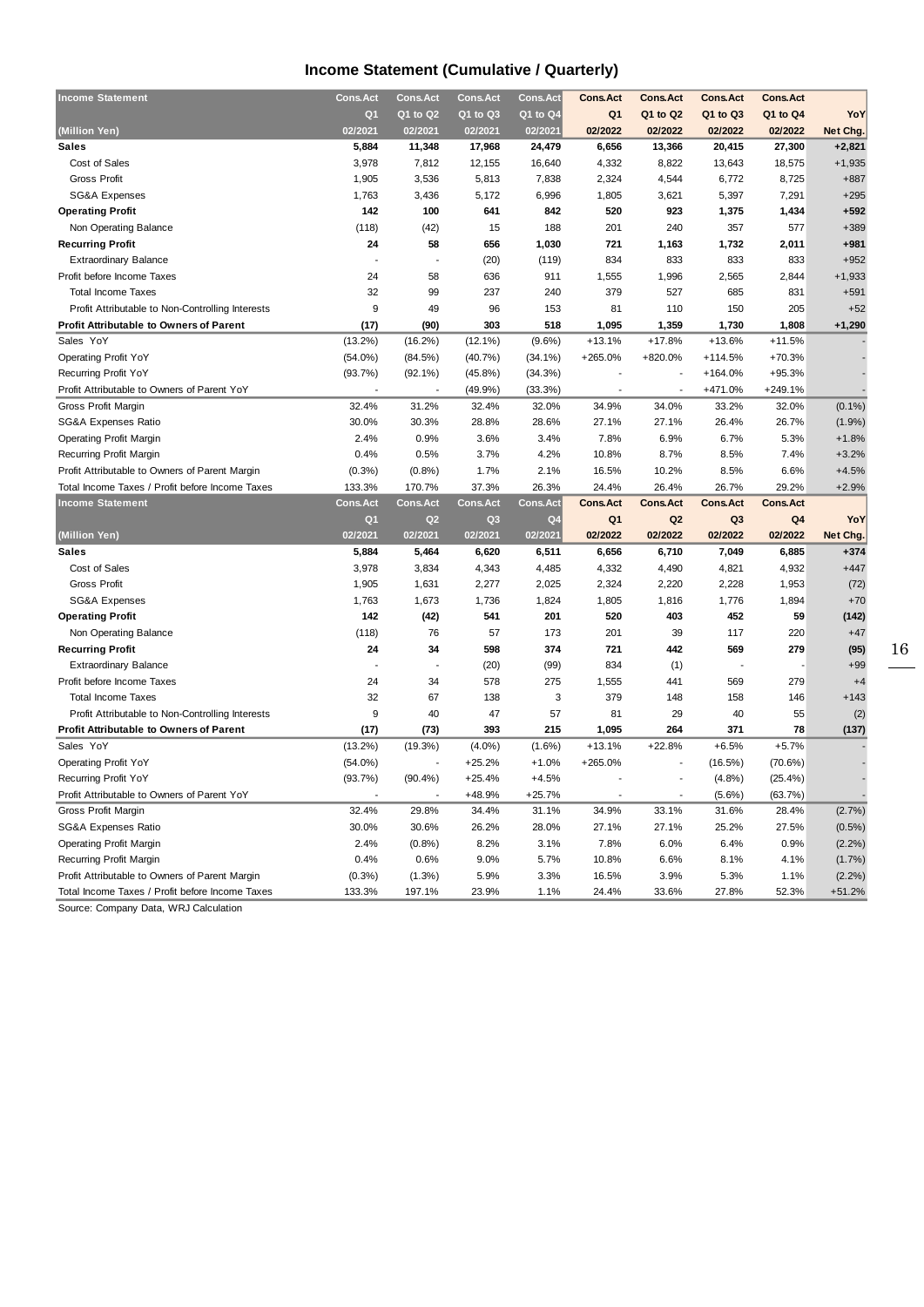## **Segmented Information (Cumulative / Quarterly)**

| <b>Segmented Information</b>   | <b>Cons.Act</b> | <b>Cons.Act</b> | <b>Cons.Act</b> | <b>Cons.Act</b> | <b>Cons.Act</b> | <b>Cons.Act</b> | <b>Cons.Act</b> | <b>Cons.Act</b> |           |
|--------------------------------|-----------------|-----------------|-----------------|-----------------|-----------------|-----------------|-----------------|-----------------|-----------|
|                                | Q <sub>1</sub>  | Q1 to Q2        | Q1 to Q3        | $Q1$ to $Q4$    | Q <sub>1</sub>  | Q1 to Q2        | Q1 to Q3        | Q1 to Q4        | YoY       |
| (Million Yen)                  | 02/2021         | 02/2021         | 02/2021         | 02/2021         | 02/2022         | 02/2022         | 02/2022         | 02/2022         | Net Chg.  |
| Japan                          | 4,123           | 8,029           | 12,807          | 17,220          | 4,537           | 9,053           | 13,843          | 18,385          | $+1,165$  |
| China                          | 497             | 1,189           | 2,042           | 2,957           | 830             | 1,677           | 2,612           | 3,625           | $+668$    |
| Southeast / South Asia         | 1,066           | 1,857           | 2,667           | 3,671           | 1,080           | 2,205           | 3,345           | 4,501           | $+830$    |
| North America                  | 198             | 274             | 452             | 631             | 209             | 432             | 615             | 789             | $+158$    |
| <b>Sales</b>                   | 5,884           | 11,348          | 17,968          | 24,479          | 6,656           | 13,366          | 20,415          | 27,300          | $+2,821$  |
| Japan                          | 69              | (8)             | 381             | 438             | 325             | 558             | 837             | 805             | $+367$    |
| China                          | $\overline{7}$  | 84              | 215             | 350             | 113             | 235             | 327             | 432             | $+82$     |
| Southeast / South Asia         | 48              | 12              | 3               | 6               | 50              | 63              | 102             | 86              | $+80$     |
| North America                  | 28              | 15              | 40              | 43              | 35              | 76              | 101             | 107             | $+64$     |
| <b>Segment Profit</b>          | 153             | 103             | 640             | 837             | 523             | 932             | 1,367           | 1,431           | $+594$    |
| Adjustments                    | (10)            | (3)             | $\overline{2}$  | 5               | (3)             | (9)             | $\overline{7}$  | 4               | (1)       |
| <b>Operating Profit</b>        | 142             | 100             | 641             | 842             | 520             | 923             | 1,375           | 1,434           | $+592$    |
| Japan                          | 1.7%            | $(0.1\%)$       | 3.0%            | 2.5%            | 7.2%            | 6.2%            | 6.0%            | 4.4%            | $+1.8%$   |
| China                          | 1.4%            | 7.1%            | 10.5%           | 11.8%           | 13.6%           | 14.0%           | 12.5%           | 11.9%           | $+0.1%$   |
| Southeast / South Asia         | 4.5%            | 0.6%            | 0.1%            | 0.2%            | 4.6%            | 2.9%            | 3.0%            | 1.9%            | $+1.7%$   |
| North America                  | 14.1%           | 5.5%            | 8.8%            | 6.8%            | 16.7%           | 17.6%           | 16.4%           | 13.6%           | $+6.7%$   |
| Adjustments                    | (0.2%           | $(0.0\%)$       | 0.0%            | 0.0%            | $(0.0\%)$       | $(0.1\%)$       | 0.0%            | 0.0%            | $(0.0\%)$ |
| <b>Operating Profit Margin</b> | 2.4%            | 0.9%            | 3.6%            | 3.4%            | 7.8%            | 6.9%            | 6.7%            | 5.3%            | $+1.8%$   |
| <b>Segmented Information</b>   | <b>Cons.Act</b> | <b>Cons.Act</b> | <b>Cons.Act</b> | Cons.Act        | <b>Cons.Act</b> | <b>Cons.Act</b> | <b>Cons.Act</b> | <b>Cons.Act</b> |           |
|                                | Q <sub>1</sub>  | Q2              | Q <sub>3</sub>  | Q <sub>4</sub>  | Q <sub>1</sub>  | Q2              | Q3              | Q <sub>4</sub>  | YoY       |
|                                |                 |                 |                 |                 |                 |                 |                 |                 |           |
| (Million Yen)                  | 02/2021         | 02/2021         | 02/2021         | 02/2021         | 02/2022         | 02/2022         | 02/2022         | 02/2022         | Net Chg.  |
| Japan                          | 4,123           | 3,906           | 4,778           | 4,413           | 4,537           | 4,516           | 4,790           | 4,542           | $+129$    |
| China                          | 497             | 692             | 853             | 915             | 830             | 847             | 935             | 1,013           | $+98$     |
| Southeast / South Asia         | 1,066           | 791             | 810             | 1,004           | 1,080           | 1,125           | 1,140           | 1,156           | $+152$    |
| North America                  | 198             | 76              | 178             | 179             | 209             | 223             | 183             | 174             | (5)       |
| <b>Sales</b>                   | 5,884           | 5,464           | 6,620           | 6,511           | 6,656           | 6,710           | 7,049           | 6,885           | $+374$    |
| Japan                          | 69              | (77)            | 389             | 57              | 325             | 233             | 279             | (32)            | (89)      |
| China                          | $\overline{7}$  | 77              | 131             | 135             | 113             | 122             | 92              | 105             | (30)      |
| Southeast / South Asia         | 48              | (36)            | (9)             | 3               | 50              | 13              | 39              | (16)            | (19)      |
| North America                  | 28              | (13)            | 25              | 3               | 35              | 41              | 25              | 6               | $+3$      |
| <b>Segment Profit</b>          | 153             | (50)            | 537             | 197             | 523             | 409             | 435             | 64              | (133)     |
| Adjustments                    | (10)            | 7               | 5               | 3               | (3)             | (6)             | 16              | (3)             | (6)       |
| <b>Operating Profit</b>        | 142             | (42)            | 541             | 201             | 520             | 403             | 452             | 59              | (142)     |
| Japan                          | 1.7%            | $(2.0\%)$       | 8.1%            | 1.3%            | 7.2%            | 5.2%            | 5.8%            | (0.7%           | $(2.0\%)$ |
| China                          | 1.4%            | 11.1%           | 15.4%           | 14.8%           | 13.6%           | 14.4%           | 9.8%            | 10.4%           | (4.4%)    |
| Southeast / South Asia         | 4.5%            | $(4.6\%)$       | $(1.1\%)$       | 0.3%            | 4.6%            | 1.2%            | 3.4%            | (1.4%)          | (1.7%)    |
| North America                  | 14.1%           | $(17.1\%)$      | 14.0%           | 1.7%            | 16.7%           | 18.4%           | 13.7%           | 3.4%            | $+1.8%$   |
| Adjustments                    | (0.2%)          | 0.1%            | 0.1%            | 0.0%            | $(0.0\%)$       | $(0.1\%)$       | 0.2%            | $(0.0\%)$       | $(0.1\%)$ |

Source: Company Data, WRJ Calculation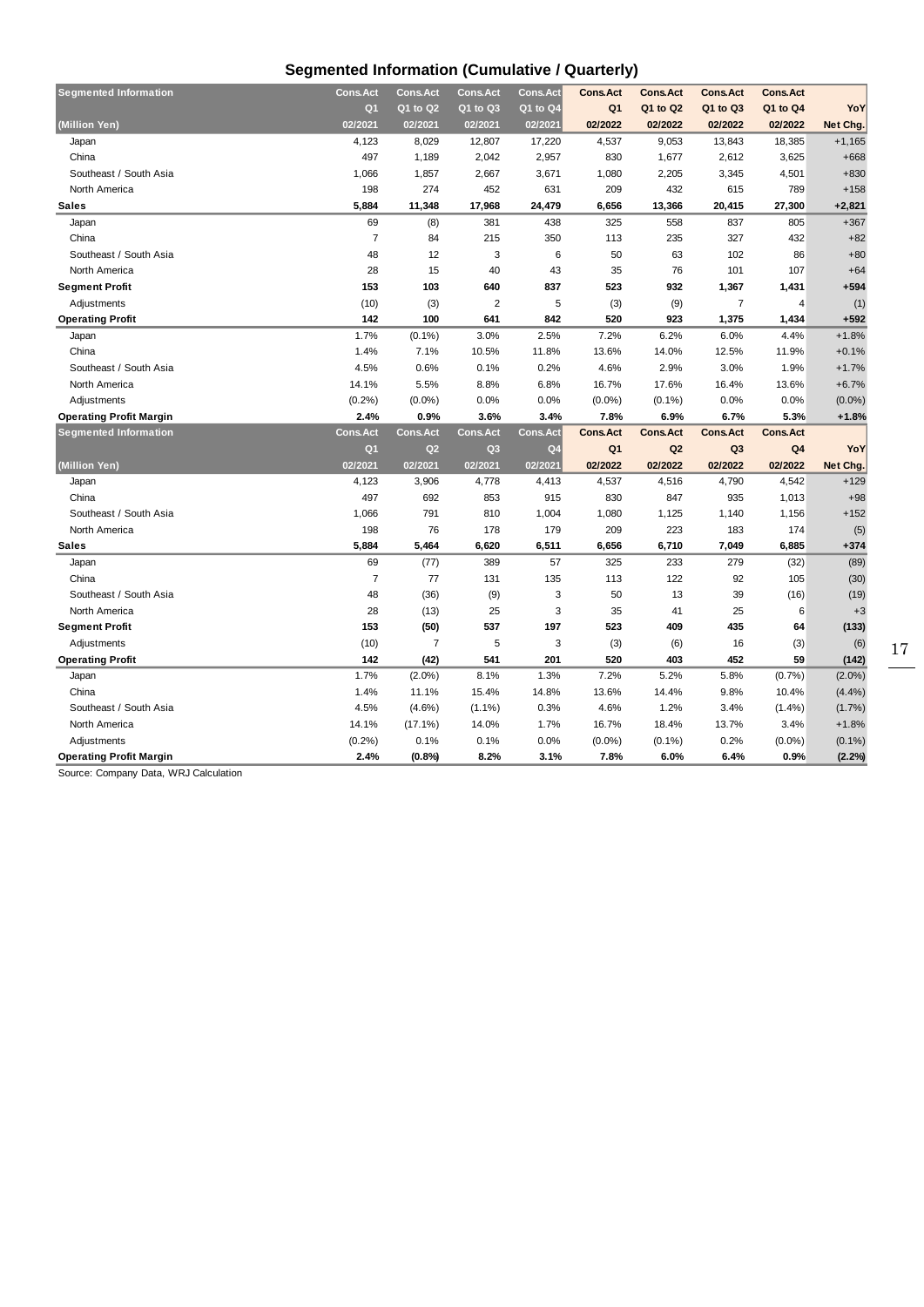## **Sales by Business Division (Cumulative / Quarterly)**

| <b>Sales by Business Division</b> | <b>Cons.Act</b> | <b>Cons.Act</b> | <b>Cons.Act</b> | <b>Cons.Act</b> | <b>Cons.Act</b> | <b>Cons.Act</b> | <b>Cons.Act</b> | <b>Cons.Act</b> |          |
|-----------------------------------|-----------------|-----------------|-----------------|-----------------|-----------------|-----------------|-----------------|-----------------|----------|
|                                   | Q1              | Q1 to Q2        | Q1 to Q3        | Q1 to Q4        | Q <sub>1</sub>  | Q1 to Q2        | Q1 to Q3        | Q1 to Q4        | YoY      |
| (Million Yen)                     | 02/2021         | 02/2021         | 02/2021         | 02/2021         | 02/2022         | 02/2022         | 02/2022         | 02/2022         | Net Chg. |
| <b>Functional Fluids</b>          | 2,464           | 4,647           | 7,617           | 10,566          | 3,083           | 6,341           | 9,687           | 13,021          | $+2,455$ |
| <b>Synthetic Lubricants</b>       | 525             | 917             | 1,428           | 1,872           | 503             | 1,033           | 1,529           | 1,974           | $+102$   |
| Liquid Paraffines & Sulfonates    | 862             | 1,739           | 2,514           | 3,385           | 807             | 1,672           | 2,579           | 3,480           | $+95$    |
| <b>Hot Melt Adhesives</b>         | 1,625           | 3,301           | 5,058           | 6,807           | 1,671           | 3,325           | 5,086           | 6,785           | (22)     |
| <b>Energy Device Materials</b>    | 22              | 42              | 79              | 113             | 57              | 128             | 198             | 237             | $+124$   |
| Other                             | 372             | 675             | 1,232           | 1,682           | 528             | 859             | 1,328           | 1,794           | $+112$   |
| <b>Chemical Business</b>          | 5,870           | 11,321          | 17,928          | 24,425          | 6,648           | 13,358          | 20,407          | 27,292          | $+2,867$ |
| <b>Rental Building Business</b>   | 13              | 27              | 40              | 53              | 8               | 8               | 8               | 8               | (45)     |
| Sales                             | 5,884           | 11,348          | 17,968          | 24,479          | 6,656           | 13,366          | 20,415          | 27,300          | $+2,821$ |
| <b>Functional Fluids</b>          | (21.5%)         | (25.7%)         | $(20.0\%)$      | (15.7%)         | $+25.1%$        | $+36.5%$        | $+27.2%$        | $+23.2%$        |          |
| <b>Synthetic Lubricants</b>       | $+11.4%$        | $(15.9\%)$      | $(13.2\%)$      | (11.5%)         | $(4.3\%)$       | $+12.6%$        | $+7.0%$         | $+5.5%$         |          |
| Liquid Paraffines & Sulfonates    | $(10.6\%)$      | $(10.1\%)$      | $(11.1\%)$      | $(9.0\%)$       | $(6.4\%)$       | $(3.9\%)$       | $+2.6%$         | $+2.8%$         |          |
| Hot Melt Adhesives                | (5.5%)          | (2.3%)          | $(2.1\%)$       | $(1.1\%)$       | $+2.8%$         | $+0.7%$         | $+0.5%$         | (0.3%)          |          |
| <b>Energy Device Materials</b>    |                 |                 |                 | (10.3%)         | +159.6%         | $+202.2%$       | $+149.4%$       | +109.9%         |          |
| Other                             | (9.8%)          | (12.5%)         | $+9.0%$         | $+3.3%$         | $+41.8%$        | $+27.3%$        | $+7.8%$         | $+6.6%$         |          |
| <b>Chemical Business</b>          | (13.2%)         | (16.3%)         | (12.1%)         | (9.6%)          | $+13.2%$        | $+18.0%$        | $+13.8%$        | $+11.7%$        |          |
| <b>Rental Building Business</b>   | $0.0\%$         | $0.0\%$         | 0.0%            | 0.0%            | (36.7%)         | (68.3%)         | (78.9%)         | (84.2%)         |          |
| Sales (YoY)                       | (13.2%)         | (16.2%)         | (12.1%)         | (9.6%)          | $+13.1%$        | $+17.8%$        | +13.6%          | $+11.5%$        |          |
| <b>Functional Fluids</b>          | 41.9%           | 40.9%           | 42.4%           | 43.2%           | 46.3%           | 47.4%           | 47.5%           | 47.7%           |          |
| <b>Synthetic Lubricants</b>       | 8.9%            | 8.1%            | 7.9%            | 7.6%            | 7.6%            | 7.7%            | 7.5%            | 7.2%            |          |
| Liquid Paraffines & Sulfonates    | 14.6%           | 15.3%           | 14.0%           | 13.8%           | 12.1%           | 12.5%           | 12.6%           | 12.7%           |          |
| <b>Hot Melt Adhesives</b>         | 27.6%           | 29.1%           | 28.2%           | 27.8%           | 25.1%           | 24.9%           | 24.9%           | 24.9%           |          |
| <b>Energy Device Materials</b>    | 0.4%            | 0.4%            | 0.4%            | 0.5%            | 0.9%            | 1.0%            | 1.0%            | 0.9%            |          |
| Other                             | 6.3%            | 5.9%            | 6.9%            | 6.9%            | 7.9%            | 6.4%            | 6.5%            | 6.6%            |          |
| <b>Chemical Business</b>          | 99.8%           | 99.8%           | 99.8%           | 99.8%           | 99.9%           | 99.9%           | 100.0%          | 100.0%          |          |
| <b>Rental Building Business</b>   | 0.2%            | 0.2%            | 0.2%            | 0.2%            | 0.1%            | 0.1%            | 0.0%            | 0.0%            |          |
| <b>Sales (Composition Ratio)</b>  | 100.0%          | 100.0%          | 100.0%          | 100.0%          | 100.0%          | 100.0%          | 100.0%          | 100.0%          |          |
| <b>Sales by Business Division</b> | <b>Cons.Act</b> | <b>Cons.Act</b> | <b>Cons.Act</b> | <b>Cons.Act</b> | <b>Cons.Act</b> | <b>Cons.Act</b> | <b>Cons.Act</b> | <b>Cons.Act</b> |          |
|                                   |                 |                 |                 |                 |                 |                 |                 |                 |          |
|                                   | Q1              | Q <sub>2</sub>  | Q3              | Q <sub>4</sub>  | Q <sub>1</sub>  | Q <sub>2</sub>  | Q <sub>3</sub>  | Q4              | YoY      |
| (Million Yen)                     | 02/2021         | 02/2021         | 02/2021         | 02/2021         | 02/2022         | 02/2022         | 02/2022         | 02/2022         | Net Chg. |
| <b>Functional Fluids</b>          | 2,464           | 2,183           | 2,970           | 2,949           | 3,083           | 3,258           | 3,346           | 3,334           | $+385$   |
| <b>Synthetic Lubricants</b>       | 525             | 392             | 511             | 444             | 503             | 530             | 496             | 445             | $+1$     |
| Liquid Paraffines & Sulfonates    | 862             | 877             | 775             | 871             | 807             | 865             | 907             | 901             | $+30$    |
| Hot Melt Adhesives                | 1,625           | 1,676           | 1,757           | 1,749           | 1,671           | 1,654           | 1,761           | 1,699           | (50)     |
| <b>Energy Device Materials</b>    | 22              | 20              | 37              | 34              | 57              | 71              | 70              | 39              | $+5$     |
| Other                             | 372             | 303             | 557             | 450             | 528             | 331             | 469             | 466             | $+16$    |
| <b>Chemical Business</b>          | 5,870           | 5,451           | 6,607           | 6,497           | 6,648           | 6,710           | 7,049           | 6,885           | +388     |
| <b>Rental Building Business</b>   | 13              | 14              | 13              | 13              | 8               |                 |                 |                 | (13)     |
| <b>Sales</b>                      | 5,884           | 5,464           | 6,620           | 6,511           | 6,656           | 6,710           | 7,049           | 6,885           | $+374$   |
| <b>Functional Fluids</b>          | (21.5%)         | (29.9%          | $(9.2\%)$       | (2.2%)          | $+25.1%$        | +49.2%          | $+12.7%$        | $+13.1%$        |          |
| Synthetic Lubricants              | $+11.4%$        | (36.6%)         | $(8.1\%)$       | (5.3%)          | (4.3%)          | +35.2%          | (2.9%)          | $+0.2%$         |          |
| Liquid Paraffines & Sulfonates    | $(10.6\%)$      | (9.5%)          | $(13.1\%)$      | (2.6%)          | (6.4%)          | $(1.4\%)$       | $+17.0%$        | $+3.4%$         |          |
| Hot Melt Adhesives                | (5.5%)          | $+1.0%$         | $(1.7\%)$       | $+1.9%$         | $+2.8%$         | (1.3%)          | $+0.2%$         | (2.9%)          |          |
| <b>Energy Device Materials</b>    |                 |                 |                 |                 | +159.6%         | +255.0%         | +89.2%          | $+14.7%$        |          |
| Other                             | (9.8%)          | (23.7%)         | $+47.7%$        | $+16.3%$        | $+41.8%$        | $+9.2%$         | $(15.8\%)$      | $+3.6%$         |          |
| <b>Chemical Business</b>          | (13.2%)         | (19.3%)         | $(4.1\%)$       | (1.7%)          | $+13.2%$        | $+23.1%$        | $+6.7%$         | $+6.0%$         |          |
| <b>Rental Building Business</b>   | 0.0%            | $0.0\%$         | 0.0%            | $0.0\%$         | (36.7%)         |                 |                 |                 |          |
| Sales (YoY)                       | (13.2%)         | (19.3%)         | $(4.0\%)$       | $(1.6\%)$       | +13.1%          | $+22.8%$        | +6.5%           | $+5.7%$         |          |
| <b>Functional Fluids</b>          | 41.9%           | 40.0%           | 44.9%           | 45.3%           | 46.3%           | 48.6%           | 47.5%           | 48.4%           |          |
| <b>Synthetic Lubricants</b>       | 8.9%            | 7.2%            | 7.7%            | 6.8%            | 7.6%            | 7.9%            | 7.0%            | 6.5%            |          |
| Liquid Paraffines & Sulfonates    | 14.6%           | 16.1%           | 11.7%           | 13.4%           | 12.1%           | 12.9%           | 12.9%           | 13.1%           |          |
| Hot Melt Adhesives                | 27.6%           | 30.7%           | 26.5%           | 26.9%           | 25.1%           | 24.6%           | 25.0%           | 24.7%           |          |
| <b>Energy Device Materials</b>    | 0.4%            | 0.4%            | 0.6%            | 0.5%            | 0.9%            | 1.1%            | 1.0%            | 0.6%            |          |
| Other                             | 6.3%            | 5.5%            | 8.4%            | 6.9%            | 7.9%            | 4.9%            | 6.7%            | 6.8%            |          |
| <b>Chemical Business</b>          | 99.8%           | 99.8%           | 99.8%           | 99.8%           | 99.9%           | 100.0%          | 100.0%          | 100.0%          |          |
| <b>Rental Building Business</b>   | 0.2%            | 0.3%            | 0.2%            | 0.2%            | 0.1%            | 0.0%            | 0.0%            | 0.0%            |          |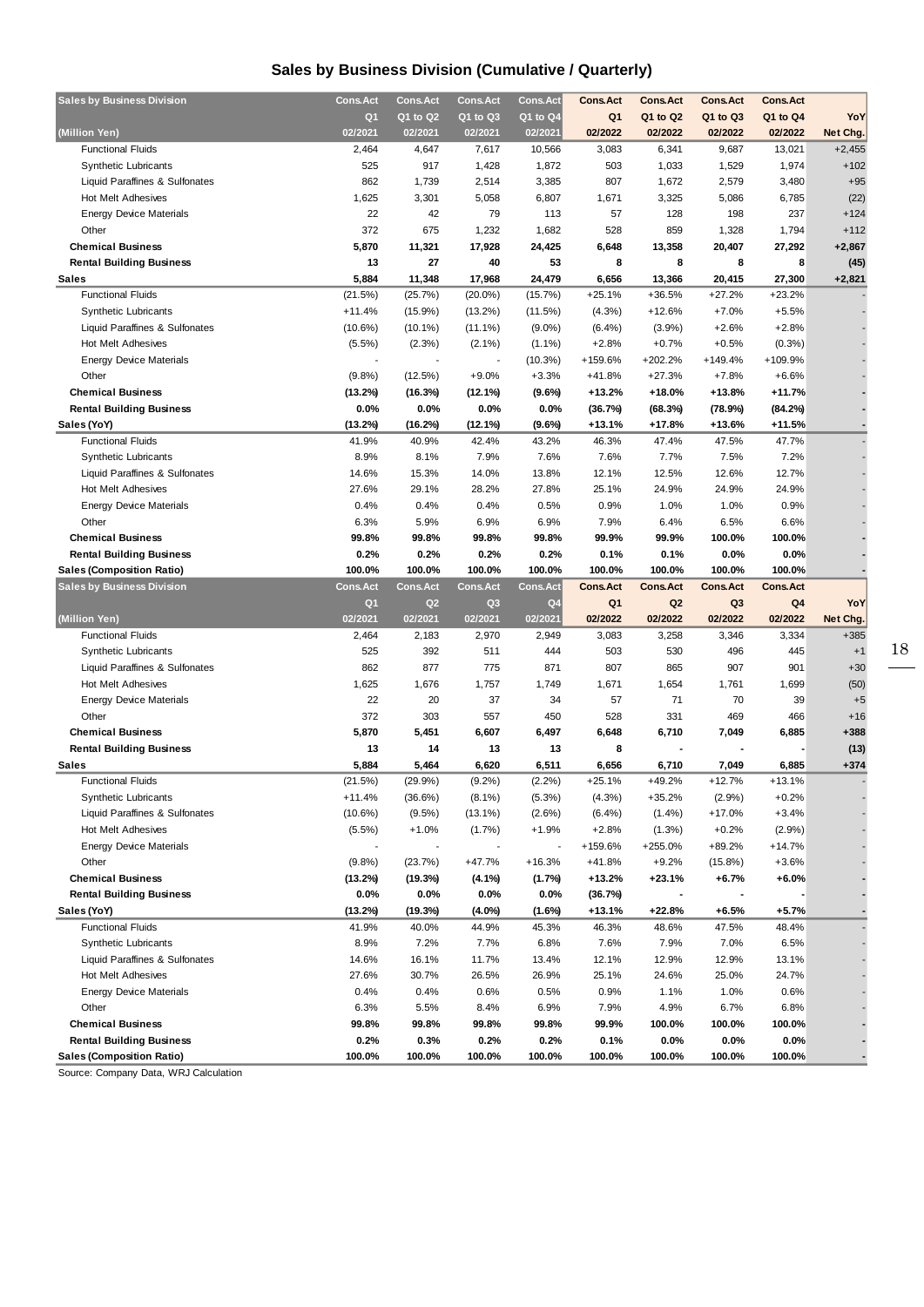## **Balance Sheet (Quarterly)**

| <b>Balance Sheet</b>                      | <b>Cons.Act</b> | <b>Cons.Act</b> | <b>Cons.Act</b> | Cons.Act       | <b>Cons.Act</b> | <b>Cons.Act</b> | <b>Cons.Act</b> | Cons.Act       |          |
|-------------------------------------------|-----------------|-----------------|-----------------|----------------|-----------------|-----------------|-----------------|----------------|----------|
|                                           | Q <sub>1</sub>  | Q2              | Q <sub>3</sub>  | Q <sub>4</sub> | Q <sub>1</sub>  | Q <sub>2</sub>  | Q <sub>3</sub>  | Q <sub>4</sub> | YoY      |
| (Million Yen)                             | 02/2021         | 02/2021         | 02/2021         | 02/2021        | 02/2022         | 02/2022         | 02/2022         | 02/2022        | Net Chg. |
| Cash and Deposit                          | 4,183           | 4,128           | 3,350           | 4,108          | 4,521           | 3,988           | 4,090           | 4,001          | (107)    |
| <b>Accounts Receivables</b>               | 5,978           | 5,286           | 6,344           | 6,643          | 6,479           | 6,337           | 6,800           | 6,844          | $+201$   |
| Inventory                                 | 4,748           | 4,556           | 4,440           | 4,242          | 4,665           | 4,869           | 5,043           | 5,326          | $+1,084$ |
| Other                                     | 455             | 370             | 365             | 311            | 545             | 413             | 343             | 436            | $+125$   |
| <b>Current Assets</b>                     | 15,364          | 14,340          | 14,499          | 15,304         | 16,210          | 15,607          | 16,276          | 16,607         | $+1,303$ |
| <b>Tangible Assets</b>                    | 8,773           | 8,732           | 8,519           | 8,518          | 7,811           | 7,842           | 7,954           | 8,304          | (214)    |
| Intangible Assets                         | 974             | 911             | 853             | 792            | 742             | 706             | 672             | 633            | (159)    |
| <b>Investments and Other Assets</b>       | 2,654           | 2,627           | 2,805           | 3,093          | 3,238           | 3,182           | 3,320           | 3,465          | $+372$   |
| <b>Fixed Assets</b>                       | 12,402          | 12,270          | 12,177          | 12,403         | 11,791          | 11,730          | 11,947          | 12,401         | (2)      |
| <b>Total Assets</b>                       | 27,766          | 26,610          | 26,676          | 27,707         | 28,001          | 27,337          | 28,223          | 29,008         | $+1,301$ |
| <b>Accounts Payables</b>                  | 3,782           | 2,873           | 3,538           | 3,975          | 3,925           | 3,762           | 4,151           | 4,308          | $+333$   |
| Short Term Debt                           | 2,994           | 3,053           | 2,231           | 2,544          | 1,119           | 566             | 553             | 560            | (1,984)  |
| Other                                     | 1,822           | 1,498           | 1,614           | 1,602          | 2,223           | 2,065           | 2,453           | 2,392          | $+790$   |
| <b>Current Liabilities</b>                | 8,598           | 7,424           | 7,383           | 8,121          | 7,267           | 6,393           | 7,157           | 7,260          | (861)    |
| Long Term Debt                            | 1,120           | 1,005           | 890             | 775            | 660             | 545             | 430             | 350            | (425)    |
| Other                                     | 583             | 612             | 589             | 649            | 568             | 587             | 590             | 847            | $+198$   |
| <b>Fixed Liabilities</b>                  | 1,703           | 1,617           | 1,479           | 1,424          | 1,228           | 1,132           | 1,020           | 1,197          | (227)    |
| <b>Total Liabilities</b>                  | 10,301          | 9,041           | 8,862           | 9,545          | 8,495           | 7,525           | 8,178           | 8,457          | (1,088)  |
| <b>Shareholders' Equity</b>               | 15,681          | 15,617          | 15,866          | 15,836         | 16,697          | 16,966          | 17,150          | 17,227         | $+1,391$ |
| Other                                     | 1,784           | 1,952           | 1,948           | 2,327          | 2,809           | 2,846           | 2,896           | 3,324          | $+997$   |
| <b>Net Assets</b>                         | 17,465          | 17,569          | 17,814          | 18,163         | 19,506          | 19,812          | 20,046          | 20,551         | $+2,388$ |
| <b>Total Liabilities &amp; Net Assets</b> | 27,766          | 26,610          | 26,676          | 27,707         | 28,001          | 27,337          | 28,223          | 29,008         | $+1,301$ |
| <b>Equity Capital</b>                     | 15,387          | 15,410          | 15,646          | 15,899         | 17,096          | 17,381          | 17,586          | 17,962         | $+2,063$ |
| Interest Bearing Debt                     | 4,114           | 4,058           | 3,121           | 3,319          | 1,779           | 1,111           | 983             | 910            | (2, 409) |
| Net Debt                                  | (69)            | (70)            | (229)           | (789)          | (2, 742)        | (2, 877)        | (3, 107)        | (3,091)        | (2, 302) |
| <b>Equity Ratio</b>                       | 55.4%           | 57.9%           | 58.7%           | 57.4%          | 61.1%           | 63.6%           | 62.3%           | 61.9%          |          |
| Net Debt Equity Ratio                     | (0.4% )         | $(0.5\%)$       | $(1.5\%)$       | $(5.0\%)$      | $(16.0\%)$      | $(16.6\%)$      | (17.7%)         | (17.2%)        |          |
| ROE (12 months)                           | 3.7%            | 2.2%            | 3.0%            | 3.3%           | 10.0%           | 12.0%           | 11.7%           | 10.7%          |          |
| ROA (12 months)                           | 4.3%            | 3.3%            | 3.7%            | 3.7%           | 6.2%            | 7.9%            | 7.7%            | 7.1%           |          |
| Days for Inventory Turnover               | 108             | 108             | 93              | 86             | 98              | 98              | 95              | 98             |          |
| Quick Ratio                               | 118%            | 127%            | 131%            | 132%           | 151%            | 162%            | 152%            | 149%           |          |
| <b>Current Ratio</b>                      | 179%            | 193%            | 196%            | 188%           | 223%            | 244%            | 227%            | 229%           |          |

Source: Company Data, WRJ Calculation

## **Cash Flow Statement (Cumulative)**

| <b>Cash Flow Statement</b>                  | <b>Cons.Act</b>          | <b>Cons.Act</b> | <b>Cons.Act</b> | Cons.Act | <b>Cons.Act</b>          | <b>Cons.Act</b> | <b>Cons.Act</b> | <b>Cons.Act</b> |          |
|---------------------------------------------|--------------------------|-----------------|-----------------|----------|--------------------------|-----------------|-----------------|-----------------|----------|
|                                             | O <sub>1</sub>           | 01 to 02        | Q1 to Q3        | Q1 to Q4 | Q <sub>1</sub>           | Q1 to Q2        | Q1 to Q3        | Q1 to Q4        | YoY      |
| (Million Yen)                               | 02/2021                  | 02/2021         | 02/2021         | 02/2021  | 02/2022                  | 02/2022         | 02/2022         | 02/2022         | Net Chg. |
| Operating Cash Flow                         |                          | 696             |                 | 2,088    |                          | 1,327           |                 | 2.333           | $+245$   |
| Investing Cash Flow                         |                          | (317)           |                 | (660)    |                          | 1,043           |                 | 603             | $+1.263$ |
| Operating Cash Flow and Investing Cash Flow | $\blacksquare$           | 379             |                 | 1.428    | $\overline{\phantom{0}}$ | 2,370           |                 | 2.936           | $+1,508$ |
| Financing Cash Flow                         | $\overline{\phantom{a}}$ | 152             |                 | (1.019)  |                          | (2,504)         |                 | (2, 937)        | (1, 918) |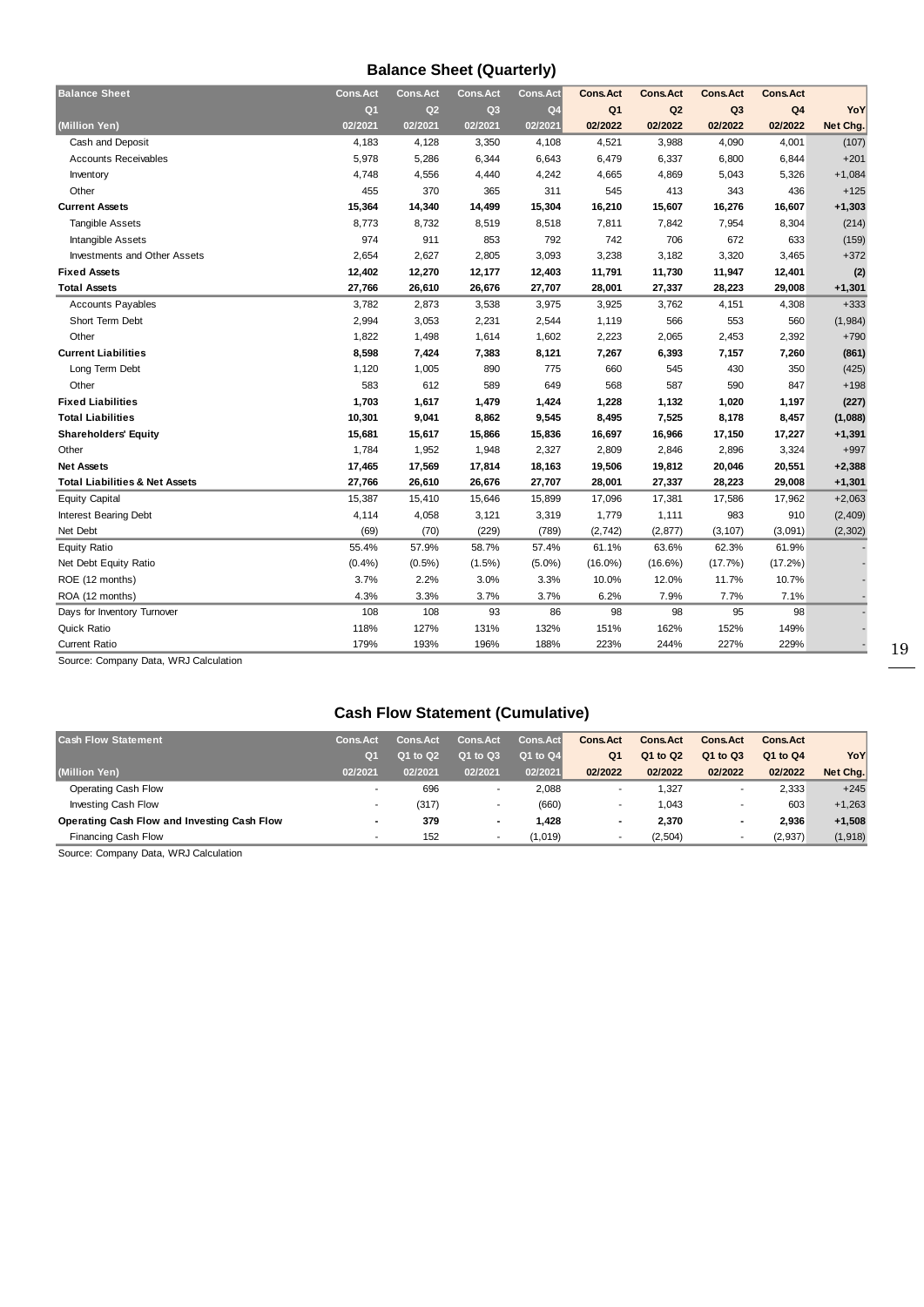#### **FY02/2023 Company Forecasts**

FY02/2023 Company forecasts (announced on 12 April 2022) are going for prospective sales of ¥30,500m (up 11.7% YoY), operating profit of ¥1,850m (up 29.0%), recurring profit of ¥2,200m (up 9.4%) and profit attributable to owners of parent of ¥1,300m (down 28.1%), while operating profit margin of 6.1% (up 0.8% points). At the same time, Company forecasts are going for prospective annual dividend of ¥40.00 per share, implying payout ratio of 28.9%.



Source: Company Data, WRJ Calculation

At the non-operating level and the extraordinary level, Company forecasts assume windfalls in FY02/2021 are not to reappear, i.e., net forex gain of ¥247m for the former and gain of ¥833m on sale of fixed assets for the latter, resulting in the rate of increase in recurring profit smaller than operating profit and profit attributable to owners of parent inevitably declining over the previous year. Meanwhile, in light the fact like this, it may not be appropriate to follow the trends of recurring profit and/or profit attributable to owners of parent for the sake of grasping the underlying trends of performance on a time-oriented basis for several years, but sales, operating profit and operating profit margin from a long-term perspective as far as we could see.

Further, according to the Company, there will be an uncertainty about the future for some time. Still, the Company is to focus on management efforts represented by the measure for the rise in raw material prices to be passed on to product sales prices so that the above-mentioned Company forecasts should be met. The Company says that it is just not foreseeable to what extent the impacts stemming from COVID-19 will affect economic situations on a global basis. For example, the Company is worried about the impacts of lockdowns in Shanghai and other areas as mentioned earlier. On top of this, it is taken for granted that there is a sea of uncertainty in light of the increased geopolitical risks associated with Russian invasion of Ukraine. For another concern, the Company says that automobile production volume may be reduced by shortage of semiconductors, which is a major risk. Nevertheless, the Company suggests that it sets out an assumption related to all those factors, which are assumed in the above-mentioned Company forecasts. By the way, the Company made an upward revision for performance target of its midterm management plan (FY02/2022 to FY02/204) on 22 February 2022, while the latest FY02/2023 Company forecasts are in line with assumptions here. 27,922 28,806 27,064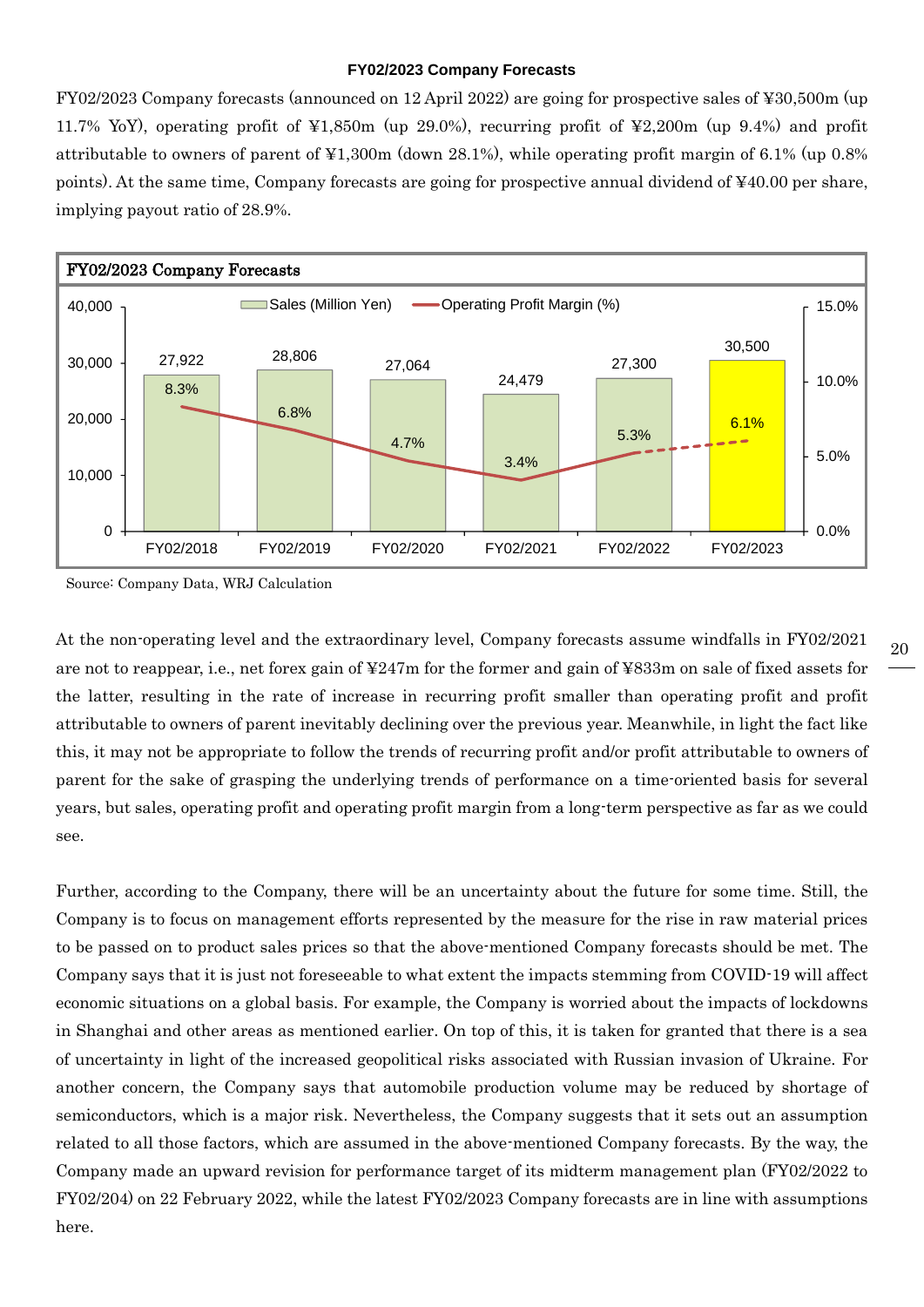#### **Long-Term Prospects**

MORESCO 9th Midterm Management Plan (FY02/2022 to FY02/2024) is calling for prospective sales of ¥32,500m, operating profit of ¥2,300m, recurring profit of ¥2,650m and profit attributable to owners of parent of ¥1,650m as performance target for FY02/2024, the final year of the plan. Meanwhile, the plan is now calling for CAGR of 9.1% for sales and 26.6% for operating profit during the two-year period toward FY02/2024, when setting the FY02/2022 results as the point of origin, implying that V-shaped recovery in sales and operating after having hit the bottom in FY02/2021 is to persist from a midterm perspective.



Source: Company Data, WRJ Calculation

MORESCO 9th Midterm Management Plan was originally announced on 22 February 2021. Then, revision was made and announced on 13 April 2021 (basically reflecting extraordinary gain from sale of MORESCO Hommachi Building) and then another revision was made and announced on 22 February 2022, which is reflected in the above-mentioned performance target. From the former to the latter, prospective sales for FY02/2024, the final year of the plan, were revised up by  $\frac{1}{2}2,750$  m (9.2%) and by  $\frac{1}{2}70$  m (3.1%) for operating profit. This was due mainly to a recovery in automobile production volume, according to the Company.

As mentioned earlier, FY02/2023 Company forecasts (announced on 12 April 2022) have remained unchanged from assumptions of the most recent MORESCO 9th Midterm Management Plan (revised on 22 February 2022). Meanwhile, the FY02/2022 results were marginally worse than the assumptions, i.e., by ¥100m (0.4%) for sales and by ¥126m (8.1%) for operating profit. In other words, it is suggested that short-term performance such as on a quarterly basis is inclined to be affected by a factor that takes a certain amount of time to rectify product sales prices in line with rising raw material prices. However, it appears that the Company is progressing the catch-up here on a full-year basis, which is probably one of the reasons why prospects for FY02/2023 have remained unchanged.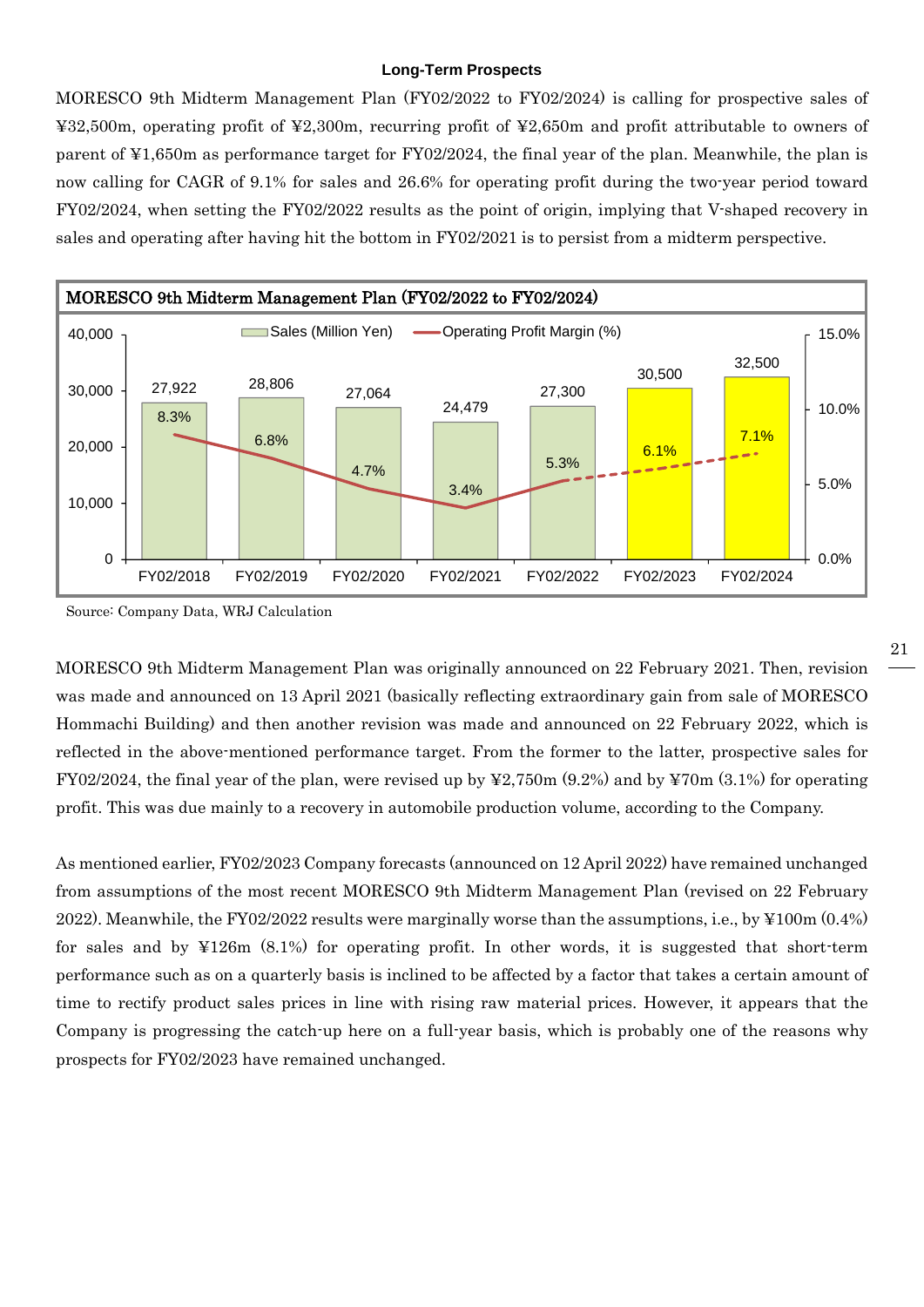## 5.0 Financial Statements

|                                                  |                 | <b>Income Statement</b> |                 |                 |                 |                 |                 |
|--------------------------------------------------|-----------------|-------------------------|-----------------|-----------------|-----------------|-----------------|-----------------|
| <b>Income Statement</b>                          | <b>Cons.Act</b> | <b>Cons.Act</b>         | <b>Cons.Act</b> | <b>Cons.Act</b> | <b>Cons.Act</b> | <b>Cons.CoE</b> |                 |
|                                                  | <b>FY</b>       | <b>FY</b>               | <b>FY</b>       | <b>FY</b>       | <b>FY</b>       | <b>FY</b>       | YoY             |
| (Million Yen)                                    | 02/2018         | 02/2019                 | 02/2020         | 02/2021         | 02/2022         | 02/2023         | <b>Net Chg.</b> |
| <b>Sales</b>                                     | 27,922          | 28,806                  | 27,064          | 24,479          | 27,300          | 30,500          | $+3,200$        |
| Cost of Sales                                    | 18,406          | 19,487                  | 18,330          | 16,640          | 18,575          |                 |                 |
| <b>Gross Profit</b>                              | 9,516           | 9,319                   | 8,734           | 7,838           | 8,725           |                 |                 |
| <b>SG&amp;A Expenses</b>                         | 7,187           | 7,369                   | 7,456           | 6,996           | 7,291           |                 |                 |
| <b>Operating Profit</b>                          | 2,330           | 1,950                   | 1,279           | 842             | 1,434           | 1,850           | $+416$          |
| Non Operating Balance                            | 270             | 252                     | 289             | 188             | 577             | 350             | (227)           |
| <b>Recurring Profit</b>                          | 2,600           | 2,202                   | 1,568           | 1,030           | 2,011           | 2,200           | $+189$          |
| <b>Extraordinary Balance</b>                     |                 | 76                      |                 | (119)           | 833             |                 |                 |
| Profit before Income Taxes                       | 2,600           | 2,278                   | 1,568           | 911             | 2,844           |                 |                 |
| <b>Total Income Taxes</b>                        | 663             | 576                     | 540             | 240             | 831             |                 |                 |
| Profit Attributable to Non-Controlling Interests | 313             | 264                     | 251             | 153             | 205             |                 |                 |
| <b>Profit Attributable to Owners of Parent</b>   | 1,623           | 1,438                   | 776             | 518             | 1,808           | 1,300           | (508)           |
| Sales YoY                                        | $+4.7%$         | $+3.2%$                 | $(6.0\%)$       | $(9.6\%)$       | $+11.5%$        | $+11.7%$        |                 |
| <b>Operating Profit YoY</b>                      | $(1.9\%)$       | (16.3%)                 | $(34.4\%)$      | $(34.1\%)$      | $+70.3%$        | +29.0%          |                 |
| <b>Recurring Profit YoY</b>                      | $(2.2\%)$       | $(15.3\%)$              | $(28.8\%)$      | $(34.3\%)$      | $+95.3%$        | $+9.4%$         |                 |
| Profit Attributable to Owners of Parent YoY      | $+1.4%$         | $(11.4\%)$              | $(46.0\%)$      | (33.3%)         | $+249.1%$       | $(28.1\%)$      |                 |
| Gross Profit Margin                              | 34.1%           | 32.4%                   | 32.3%           | 32.0%           | 32.0%           |                 |                 |
| <b>SG&amp;A Expenses Ratio</b>                   | 25.7%           | 25.6%                   | 27.5%           | 28.6%           | 26.7%           |                 |                 |
| <b>Operating Profit Margin</b>                   | 8.3%            | 6.8%                    | 4.7%            | 3.4%            | 5.3%            | 6.1%            | $+0.8%$         |
| <b>Recurring Profit Margin</b>                   | 9.3%            | 7.6%                    | 5.8%            | 4.2%            | 7.4%            | 7.2%            | $(0.2\%)$       |
| Profit Attributable to Owners of Parent Margin   | 5.8%            | 5.0%                    | 2.9%            | 2.1%            | 6.6%            | 4.3%            | $(2.4\%)$       |
| Total Income Taxes / Profit before Income Taxes  | 25.5%           | 25.3%                   | 34.4%           | 26.3%           | 29.2%           |                 |                 |

Source: Company Data, WRJ Calculation

## **Segmented Information**

| <b>Segmented Information</b>   | <b>Cons.Act</b> | <b>Cons.Act</b> | <b>Cons.Act</b> | <b>Cons.Act</b> | Cons.Act | <b>Cons.CoE</b> |                 |
|--------------------------------|-----------------|-----------------|-----------------|-----------------|----------|-----------------|-----------------|
|                                | <b>FY</b>       | <b>FY</b>       | <b>FY</b>       | <b>FY</b>       | FY       | <b>FY</b>       | YoY             |
| (Million Yen)                  | 02/2018         | 02/2019         | 02/2020         | 02/2021         | 02/2022  | 02/2023         | <b>Net Chg.</b> |
| Japan                          | 19,212          | 19,944          | 19,005          | 17,220          | 18,385   |                 |                 |
| China                          | 3,451           | 3,335           | 2,919           | 2,957           | 3,625    |                 |                 |
| Southeast / South Asia         | 4,427           | 4,740           | 4,427           | 3,671           | 4,501    |                 |                 |
| North America                  | 832             | 786             | 713             | 631             | 789      |                 |                 |
| <b>Sales</b>                   | 27,922          | 28,806          | 27,064          | 24,479          | 27,300   | 30,500          | $+3,200$        |
| Japan                          | 1,465           | 1,229           | 909             | 438             | 805      |                 |                 |
| China                          | 363             | 305             | 251             | 350             | 432      |                 |                 |
| Southeast / South Asia         | 447             | 351             | 143             | 6               | 86       |                 |                 |
| North America                  |                 | (6)             | (21)            | 43              | 107      |                 |                 |
| <b>Segment Profit</b>          | 2,276           | 1,878           | 1,283           | 837             | 1,431    |                 |                 |
| Adjustments                    | 54              | 72              | (4)             | 5               | 4        |                 |                 |
| <b>Operating Profit</b>        | 2,330           | 1,950           | 1,279           | 842             | 1,434    | 1,850           | $+416$          |
| Japan                          | 7.6%            | 6.2%            | 4.8%            | 2.5%            | 4.4%     |                 |                 |
| China                          | 10.5%           | 9.1%            | 8.6%            | 11.8%           | 11.9%    |                 |                 |
| Southeast / South Asia         | 10.1%           | 7.4%            | 3.2%            | 0.2%            | 1.9%     |                 |                 |
| North America                  | 0.1%            | $(0.8\%)$       | $(2.9\%)$       | 6.8%            | 13.6%    |                 |                 |
| Adjustments                    | 0.2%            | 0.2%            | $(0.0\%)$       | 0.0%            | 0.0%     |                 |                 |
| <b>Operating Profit Margin</b> | 8.3%            | 6.8%            | 4.7%            | 3.4%            | 5.3%     | 6.1%            | $+0.8%$         |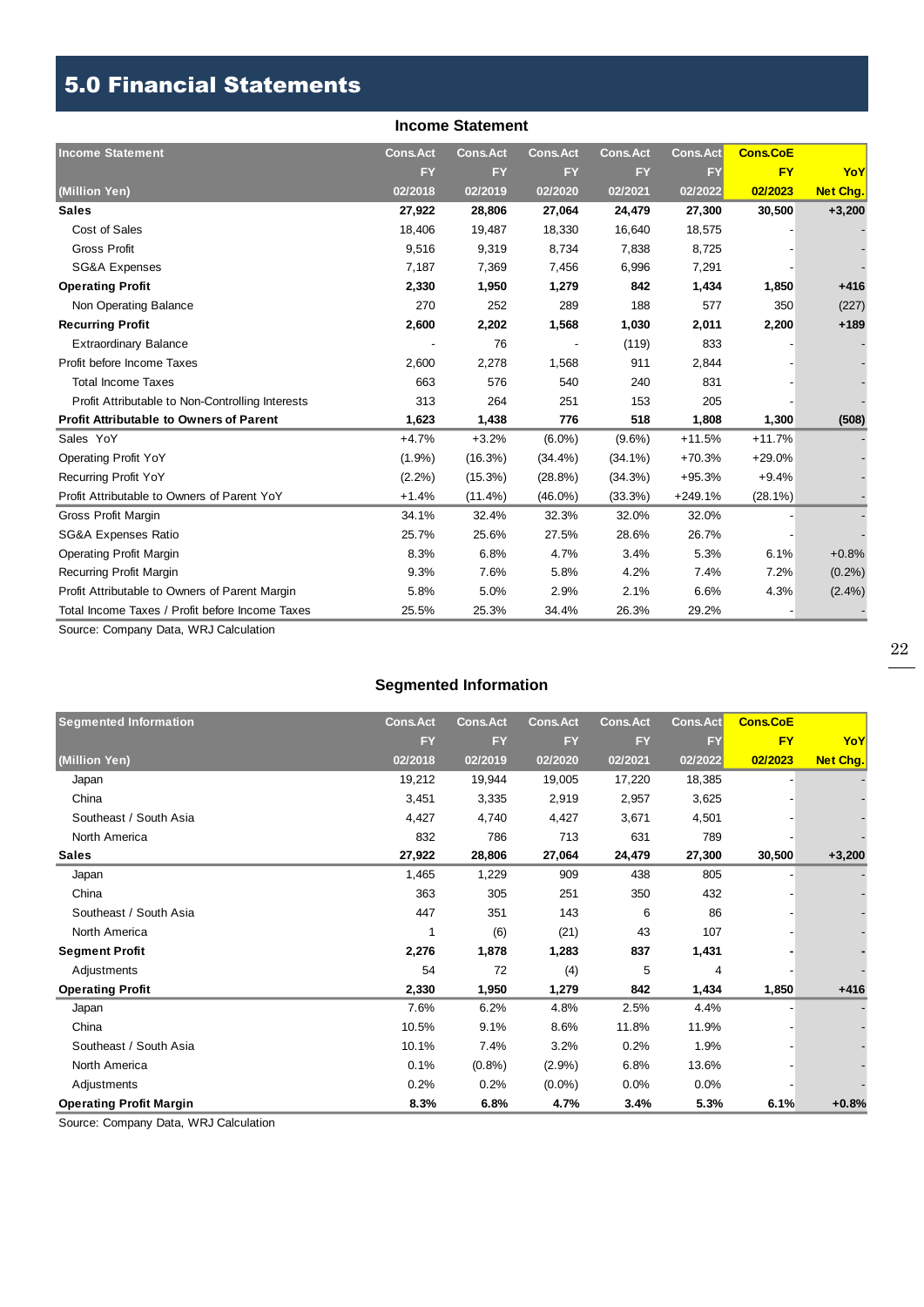## **Sales by Business Division**

| <b>Sales by Business Division</b> | <b>Cons.Act</b> | <b>Cons.Act</b> | <b>Cons.Act</b> | <b>Cons.Act</b> | <b>Cons.Act</b> | <b>Cons.CoE</b> |                 |
|-----------------------------------|-----------------|-----------------|-----------------|-----------------|-----------------|-----------------|-----------------|
|                                   | <b>FY</b>       | <b>FY</b>       | <b>FY</b>       | <b>FY</b>       | <b>FY</b>       | <b>FY</b>       | YoY             |
| (Million Yen)                     | 02/2018         | 02/2019         | 02/2020         | 02/2021         | 02/2022         | 02/2023         | <b>Net Chg.</b> |
| <b>Functional Fluids</b>          | 12,583          | 13,158          | 12,540          | 10,566          | 13,021          | 14,200          | $+1,179$        |
| <b>Synthetic Lubricants</b>       | 2,743           | 2,602           | 2,115           | 1,872           | 1,974           | 2,150           | $+176$          |
| Liquid Paraffines & Sulfonates    | 3,576           | 3,874           | 3,720           | 3,385           | 3,480           | 4,400           | $+920$          |
| <b>Hot Melt Adhesives</b>         | 7,274           | 7,318           | 6,882           | 6,807           | 6,785           | 7,500           | $+715$          |
| <b>Energy Device Materials</b>    |                 |                 | 126             | 113             | 237             | 250             | $+13$           |
| Other                             | 1,693           | 1,800           | 1,628           | 1,682           | 1,794           | 2,000           | $+206$          |
| <b>Chemical Business</b>          | 27,869          | 28,752          | 27,011          | 24,425          | 27,292          | 30,500          | $+3,208$        |
| <b>Rental Building Business</b>   | 53              | 53              | 53              | 53              | 8               |                 | (8)             |
| <b>Sales</b>                      | 27,922          | 28,806          | 27,064          | 24,479          | 27,300          | 30,500          | $+3,200$        |
| <b>Functional Fluids</b>          | $+4.0%$         | $+4.6%$         | $(4.7\%)$       | $(15.7\%)$      | $+23.2%$        | $+9.1%$         |                 |
| <b>Synthetic Lubricants</b>       | $(5.5\%)$       | $(5.1\%)$       | (18.7%)         | (11.5%)         | $+5.5%$         | $+8.9%$         |                 |
| Liquid Paraffines & Sulfonates    | $+5.9%$         | $+8.3%$         | $(4.0\%)$       | $(9.0\%)$       | $+2.8%$         | $+26.4%$        |                 |
| <b>Hot Melt Adhesives</b>         | $+6.6%$         | $+0.6%$         | $(6.0\%)$       | $(1.1\%)$       | $(0.3\%)$       | $+10.5%$        |                 |
| <b>Energy Device Materials</b>    |                 |                 |                 | $(10.3\%)$      | +109.9%         | $+5.5%$         |                 |
| Other                             | $+19.1%$        | $+6.3%$         | $(5.3\%)$       | $+3.3%$         | $+6.6%$         | $+11.5%$        |                 |
| <b>Chemical Business</b>          | $+4.7%$         | $+3.2%$         | $(6.1\%)$       | $(9.6\%)$       | $+11.7%$        | $+11.8%$        |                 |
| <b>Rental Building Business</b>   | 0.0%            | 0.0%            | 0.0%            | 0.0%            | (84.2%)         |                 |                 |
| Sales (YoY)                       | $+4.7%$         | $+3.2%$         | $(6.0\%)$       | $(9.6\%)$       | $+11.5%$        | $+11.7%$        |                 |
| <b>Functional Fluids</b>          | 45.1%           | 45.7%           | 46.3%           | 43.2%           | 47.7%           | 46.6%           |                 |
| <b>Synthetic Lubricants</b>       | 9.8%            | 9.0%            | 7.8%            | 7.6%            | 7.2%            | 7.0%            |                 |
| Liquid Paraffines & Sulfonates    | 12.8%           | 13.4%           | 13.7%           | 13.8%           | 12.7%           | 14.4%           |                 |
| <b>Hot Melt Adhesives</b>         | 26.1%           | 25.4%           | 25.4%           | 27.8%           | 24.9%           | 24.6%           |                 |
| <b>Energy Device Materials</b>    |                 |                 | 0.5%            | 0.5%            | 0.9%            | 0.8%            |                 |
| Other                             | 6.1%            | 6.2%            | 6.0%            | 6.9%            | 6.6%            | 6.6%            |                 |
| <b>Chemical Business</b>          | 99.8%           | 99.8%           | 99.8%           | 99.8%           | 100.0%          | 100.0%          |                 |
| <b>Rental Building Business</b>   | 0.2%            | 0.2%            | 0.2%            | 0.2%            | 0.0%            | 0.0%            |                 |
| <b>Sales (Composition Ratio)</b>  | 100.0%          | 100.0%          | 100.0%          | 100.0%          | 100.0%          | 100.0%          |                 |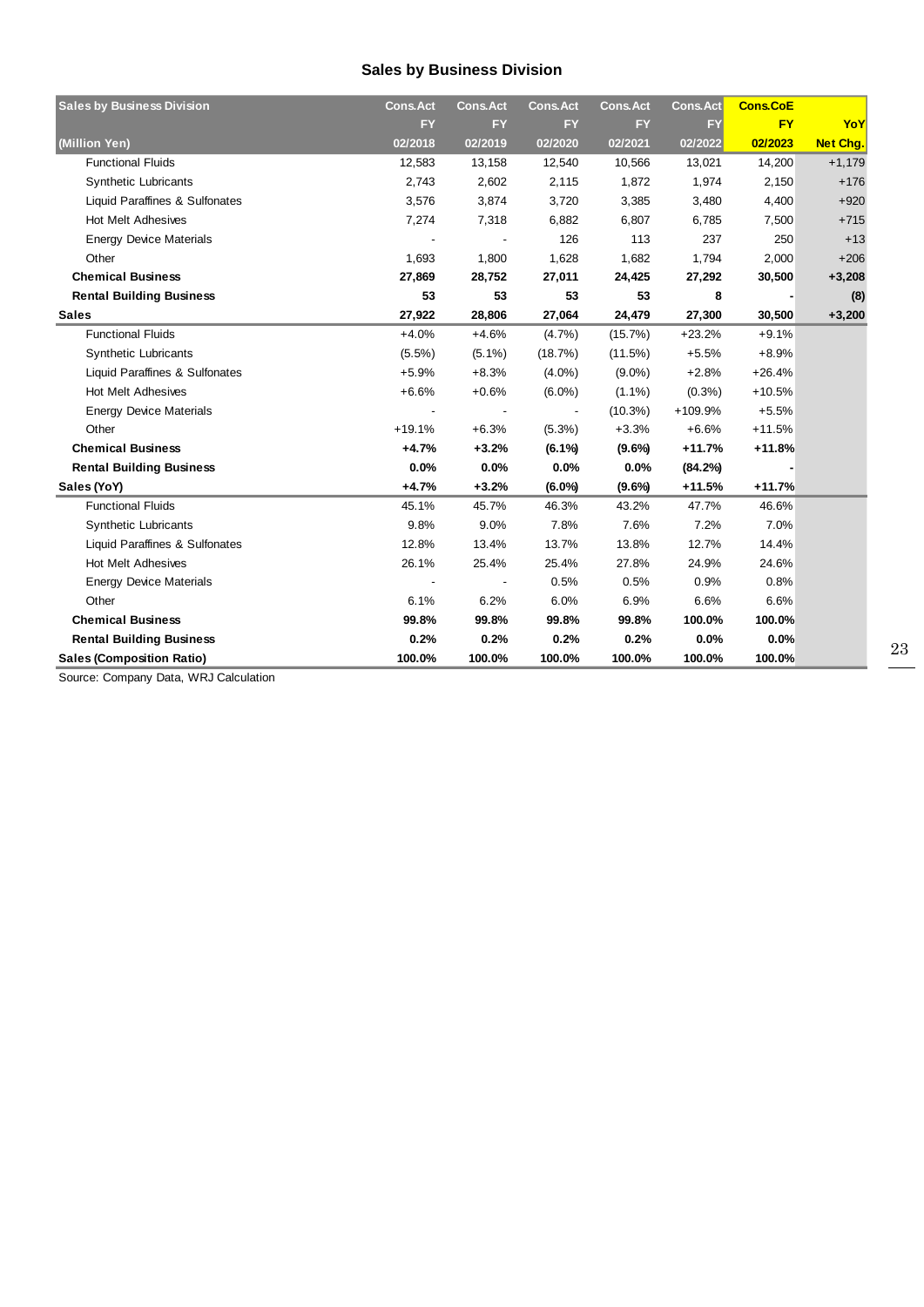#### **Balance Sheet**

| <b>Balance Sheet</b>                      | <b>Cons.Act</b> | <b>Cons.Act</b> | <b>Cons.Act</b> | <b>Cons.Act</b> | <b>Cons.Act</b> | <b>Cons.CoE</b> |                 |
|-------------------------------------------|-----------------|-----------------|-----------------|-----------------|-----------------|-----------------|-----------------|
|                                           | <b>FY</b>       | <b>FY</b>       | <b>FY</b>       | <b>FY</b>       | FY              | <b>FY</b>       | YoY             |
| (Million Yen)                             | 02/2018         | 02/2019         | 02/2020         | 02/2021         | 02/2022         | 02/2023         | <b>Net Chg.</b> |
| Cash and Deposit                          | 3,715           | 3,377           | 3,576           | 4,108           | 4,001           |                 |                 |
| <b>Accounts Receivables</b>               | 7,011           | 6,863           | 6,720           | 6,643           | 6,844           |                 |                 |
| Inventory                                 | 4,180           | 4,666           | 4,779           | 4,242           | 5,326           |                 |                 |
| Other                                     | 347             | 296             | 361             | 311             | 436             |                 |                 |
| <b>Current Assets</b>                     | 15,253          | 15,202          | 15,436          | 15,304          | 16,607          |                 |                 |
| <b>Tangible Assets</b>                    | 8,027           | 9,231           | 9,034           | 8,518           | 8,304           |                 |                 |
| Intangible Assets                         | 1,514           | 1,275           | 1,046           | 792             | 633             |                 |                 |
| <b>Investments and Other Assets</b>       | 2,462           | 2,548           | 2,613           | 3,093           | 3,465           |                 |                 |
| <b>Fixed Assets</b>                       | 12,004          | 13,054          | 12,693          | 12,403          | 12,401          |                 |                 |
| <b>Total Assets</b>                       | 27,257          | 28,256          | 28,129          | 27,707          | 29,008          |                 |                 |
| <b>Accounts Payables</b>                  | 4,239           | 4,527           | 4,072           | 3,975           | 4,308           |                 |                 |
| Short Term Debt                           | 1,769           | 2,173           | 2,341           | 2,544           | 560             |                 |                 |
| Other                                     | 1,786           | 2,403           | 1,650           | 1,602           | 2,392           |                 |                 |
| <b>Current Liabilities</b>                | 7,794           | 9,103           | 8,063           | 8,121           | 7,260           |                 |                 |
| Long Term Debt                            | 1,329           | 775             | 1,244           | 775             | 350             |                 |                 |
| Other                                     | 795             | 603             | 612             | 649             | 847             |                 |                 |
| <b>Fixed Liabilities</b>                  | 2,124           | 1,378           | 1,856           | 1,424           | 1,197           |                 |                 |
| <b>Total Liabilities</b>                  | 9,918           | 10,480          | 9,919           | 9,545           | 8,457           |                 |                 |
| <b>Shareholders' Equity</b>               | 14,804          | 15,626          | 15,939          | 15,836          | 17,227          |                 |                 |
| Other                                     | 2,535           | 2,149           | 2,270           | 2,327           | 3,324           |                 |                 |
| <b>Net Assets</b>                         | 17,339          | 17,775          | 18,209          | 18,163          | 20,551          |                 |                 |
| <b>Total Liabilities &amp; Net Assets</b> | 27,257          | 28,256          | 28,129          | 27,707          | 29,008          |                 |                 |
| <b>Equity Capital</b>                     | 15,328          | 15,704          | 15,931          | 15,899          | 17,962          |                 |                 |
| <b>Interest Bearing Debt</b>              | 3,098           | 2,948           | 3,585           | 3,319           | 910             |                 |                 |
| Net Debt                                  | (617)           | (429)           | 9               | (789)           | (3,091)         |                 |                 |
| <b>Equity Ratio</b>                       | 56.2%           | 55.6%           | 56.6%           | 57.4%           | 61.9%           |                 |                 |
| Net Debt Equity Ratio                     | $(4.0\%)$       | (2.7%)          | 0.1%            | $(5.0\%)$       | (17.2%)         |                 |                 |
| ROE (12 months)                           | 11.1%           | 9.2%            | 4.9%            | 3.3%            | 10.7%           |                 |                 |
| ROA (12 months)                           | 9.9%            | 7.9%            | 5.6%            | 3.7%            | 7.1%            |                 |                 |
| Days for Inventory Turnover               | 82              | 87              | 95              | 93              | 104             |                 |                 |
| <b>Quick Ratio</b>                        | 138%            | 112%            | 128%            | 132%            | 149%            |                 |                 |
| <b>Current Ratio</b>                      | 196%            | 167%            | 191%            | 188%            | 229%            |                 |                 |

Source: Company Data, WRJ Calculation

## **Cash Flow Statement**

| <b>Cash Flow Statement</b>                  | <b>Cons.Act</b> | <b>Cons.Act</b> | <b>Cons.Act</b> | <b>Cons.Act</b> | <b>Cons.Act</b> | <b>Cons.CoE</b> |                 |
|---------------------------------------------|-----------------|-----------------|-----------------|-----------------|-----------------|-----------------|-----------------|
|                                             | <b>FY</b>       | FY              | EY              | <b>FY</b>       | <b>FY</b>       | F۲              | YoY             |
| (Million Yen)                               | 02/2018         | 02/2019         | 02/2020         | 02/2021         | 02/2022         | 02/2023         | <b>Net Chg.</b> |
| Operating Cash Flow                         | 2.376           | 2.599           | 1.771           | 2.088           | 2,333           |                 |                 |
| Investing Cash Flow                         | (1, 138)        | (2,060)         | (1,589)         | (660)           | 603             |                 |                 |
| Operating Cash Flow and Investing Cash Flow | 1.238           | 539             | 182             | 1.428           | 2,936           |                 |                 |
| Financing Cash Flow                         | (346)           | (949)           | 78              | (1,019)         | (2,937)         |                 |                 |